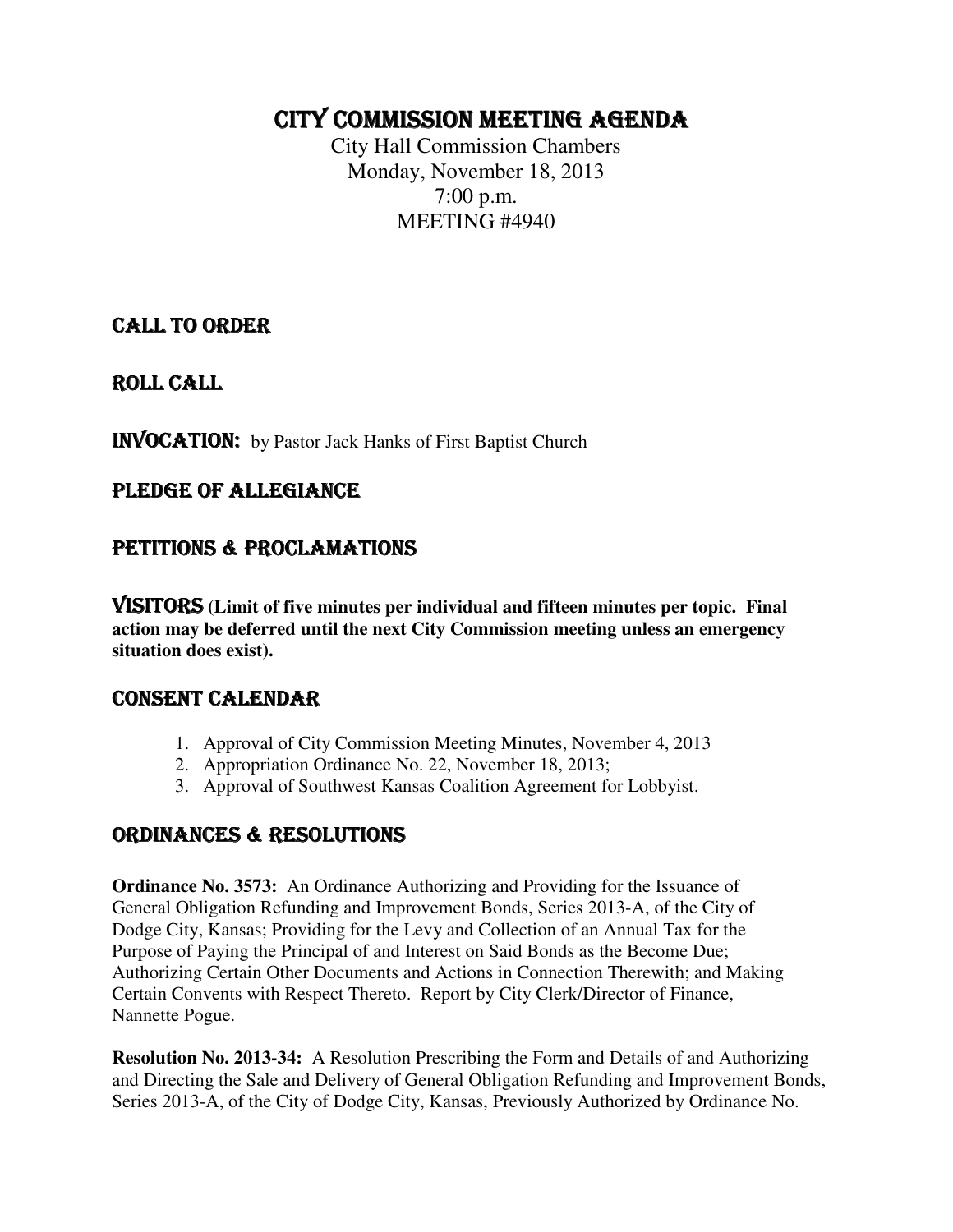3573 of the Issuer; Making Certain Covenants and Agreements to provide for the Payment and Security Thereof; and Authorizing Certain Other Documents and Actions Connected Therewith. Report by City Clerk/Director of Finance, Nannette Pogue.

**Resolution No. 2013-35**: A Resolution Delaying the Commencement of the Collection of a Community Improvement Sales Tax from January 1, 2014 to January 1, 2015. Report by City Clerk/Director of Finance, Nannette Pogue.

**Resolution No. 2013-36:** A Resolution Authorizing Payment of 2013 Year End Bonuses to Qualified Employees. Report by Human Resource Manager, Barb Slagle.

# UNFINISHED BUSINESS

# NEW BUSINESS

1. Approval of Letters of Support for Public Transportation Grant. Report by Parks and Recreation Director, Paul Lewis.

# OTHER BUSINESS

# ADJOURNMENT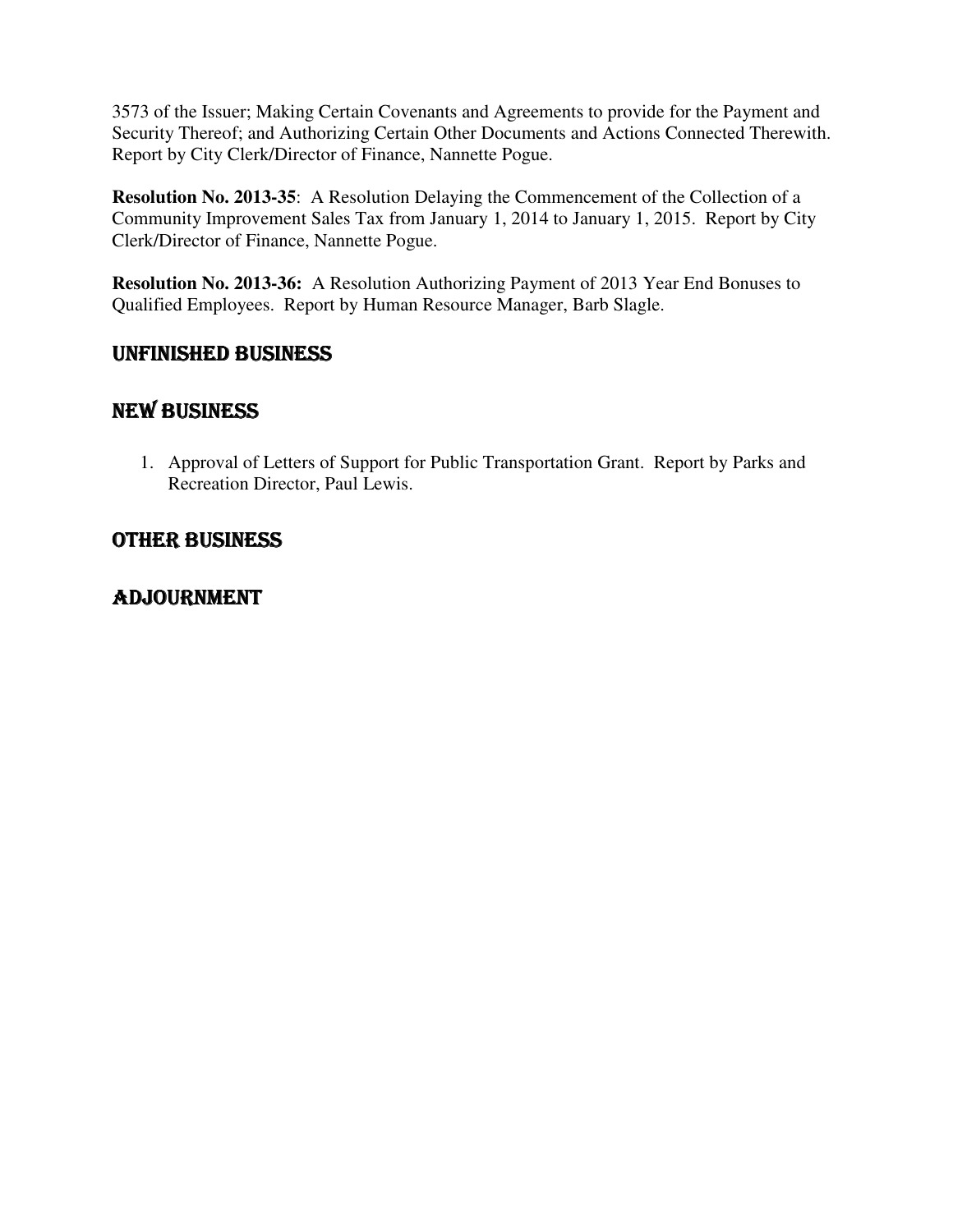# CITY COMMISSION MEETING MINUTES

City Hall Commission Chambers Monday, November 4, 2013 7:00 p.m. MEETING #4939

#### **CALL TO ORDER**

**ROLL CALL:** Mayor Kent Smoll, Commissioners, Brian Delzeit, Joyce Warshaw, Rick Sowers, and Jim Lembright.

Mayor Kent Smoll moved to amend the Agenda by adding an Executive Session on Financial Affairs of second parties. Commissioner Jim Lembright seconded the motion. Motion carried unanimously.

**INVOCATION** by Pastor Jack Hanks of First Baptist Church

#### **PLEDGE OF ALLEGIANCE**

#### **PUBLIC HEARING**

Mayor Kent Smoll opened the Public Hearing on the Advalorem Property Tax Exemption for Roto-Mix of Dodge City, Kansas. Report given by Joann Knight, Executive Director of DC/FC Development Corp. Mayor Kent Smoll closed the Public Hearing.

#### **PETITIONS & PROCLAMATIONS**

**Small Business Saturday** was read by Mayor Kent Smoll. Joann Knight commented on the services that Economic Development provides small businesses.

**VISITORS** (Limit of five minutes per individual and fifteen minutes per topic. Final action may be deferred until the next City Commission meeting unless an emergency situation does exist).

Rick Bertz – Owner and General Manger of the Dodge City Law, the Arena Football Team in Dodge City, talked about the team and spoke highly of Dodge City, his new home.

#### **CONSENT CALENDAR**

- 1. Approval of Work Session Minutes, October 21, 2013
- 2. Approval of City Commission Meeting Minutes, October 21, 2013
- 3. Approval of City Commission Special Meeting, October 30, 2013
- 4. Appropriation Ordinance No. 21, November 4, 2013;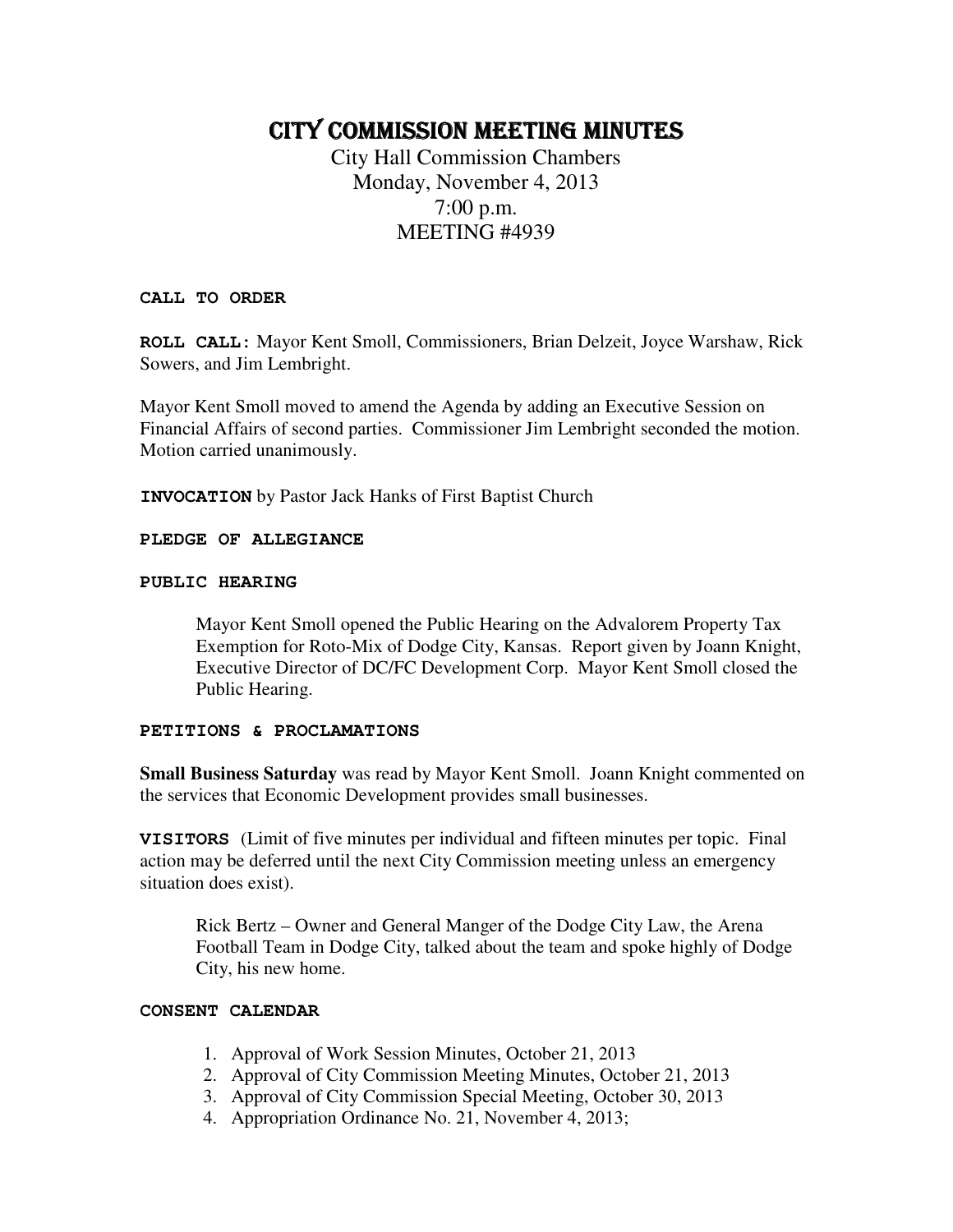#### Page 2 City Commission Minutes November 4, 2013

- 5. Approval of Change Order No. 1 2013 Trail Street Asphalt Mill & Overlay.
- 6. Approval of Lease Agreement between the City of Dodge City, Kansas and Southeast Kansas Service Center for office space at Hennessey Hall.

Commissioner Brian Delzeit moved to approve the Consent Calendar with change in the minutes, as presented; Commissioner Joyce Warshaw seconded the motion. The motion carried unanimously.

#### **ORDINANCES & RESOLUTIONS**

**Resolution No. 2013-30:** A Resolution Providing for Advalorem Property Tax Exemption Under Section 13, Article 11 of the Constitution of the State of Kansas for Roto-Mix, LLC. of Dodge City, Kansas was approved on a motion by Commissioner Jim Lembright, seconded by Commissioner Brian Delzeit. The motion carried unanimously.

#### **UNFINISHED BUSINESS**

#### **NEW BUSINESS**

- **1.** Donation of Fire Truck Engine 411 to Dodge City Community College was approved on a motion by Commissioner Jim Lembright, seconded by Commissioner Kent Smoll. The motion carried unanimously.
- **2.** Dodge City Family YMCA Membership rate increases for 2014 were approved on a motion by Commissioner Rick Sowers, seconded by Commissioner Brian Delzeit. The motion carried unanimously.
- **3.** Approval of Bids for US 50 Asphalt Mill & Overlay KLINK Project, pending KDOT approval in the amount of \$328,077.50 was approved on a motion by Commissioner Joyce Warshaw, seconded by Commissioner Jim Lembright. The motion carried unanimously.

#### **OTHER BUSINESS**

Ken Strobel:

- Commented on Roto-Mix, Business that has been in Dodge City since 1965.
- Encouraged all citizens to take advantage of the Dodge City Law.

Brian Delzeit:

• Noticed that Christmas Commercials are beginning, shop local and shop often.

Joyce Warshaw:

• Commented on shopping local.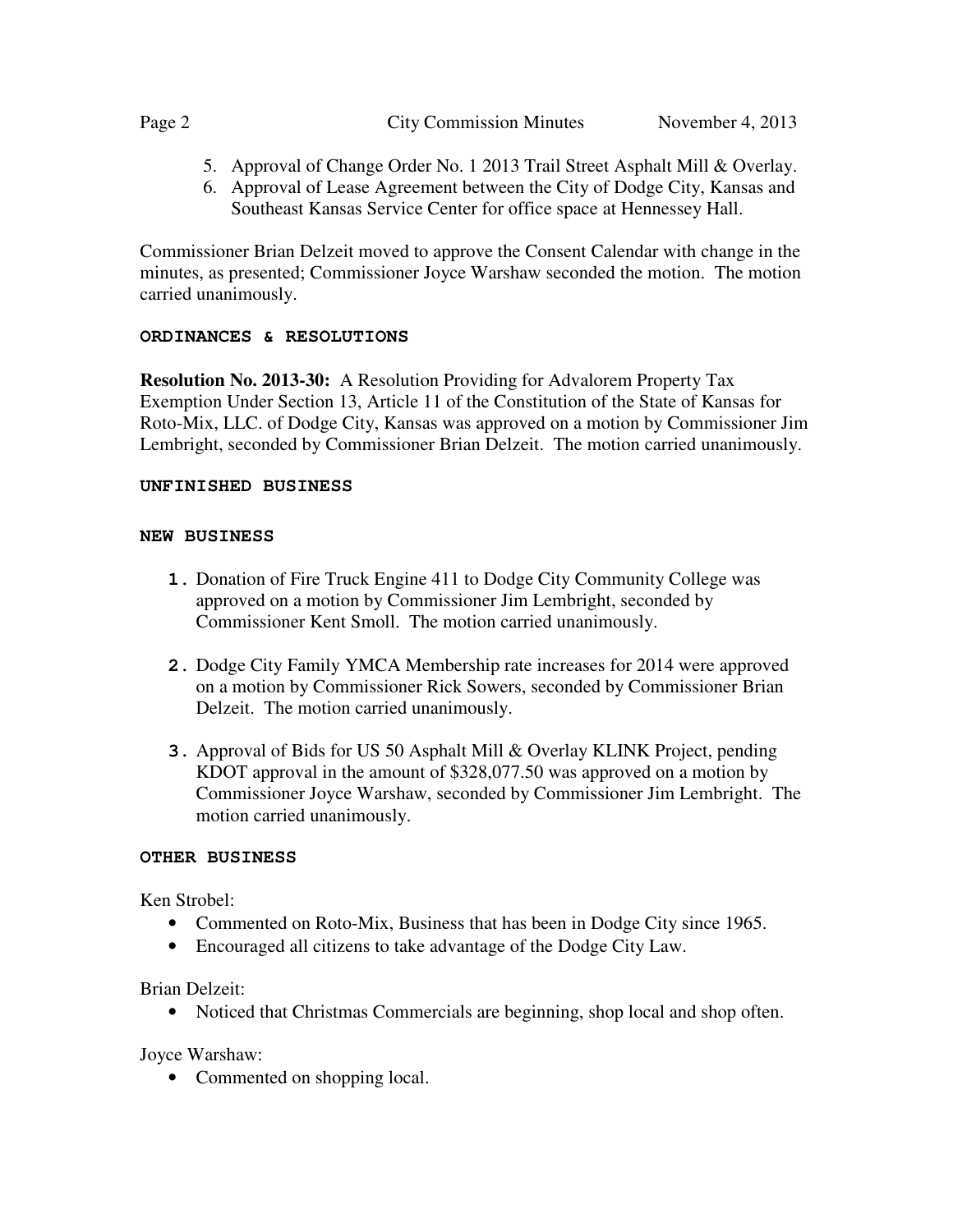Rick Sowers:

• Observation of Halloween – Kids were very gracious – The next day had an incident at the store – Thanked Dodge City Police for their service.

Jim Lembright:

• Thanked Roto-Mix for their business in Dodge City.

Kent Smoll:

• Shop local often and have fun.

At 7:50 the meeting was adjourned to Executive Session to discuss Financial Affairs of second parties not to exceed 30 minutes on a motion by Commissioner Rick Sowers seconded by Jim Lembright and to include City Manager, Ken Strobel, Assistant City Manager, Cherise Tieben and City Clerk/Finance Director, Nannette Pogue.

 At 8:20 Commissioner Brian Delzeit moved to extend Executive Session for 10 minutes, Commissioner Joyce Warshaw seconded, Motion carried unanimously.

The meeting was reconvened at 8:30 p.m.

#### **ADJOURNMENT:**

**C**ommissioner Jim Lembright moved to adjourn the meeting; Commissioner Rick Sowers seconded the motion. The motion carried unanimously.

Mayor

 $\overline{\phantom{a}}$  ,  $\overline{\phantom{a}}$  ,  $\overline{\phantom{a}}$  ,  $\overline{\phantom{a}}$  ,  $\overline{\phantom{a}}$  ,  $\overline{\phantom{a}}$  ,  $\overline{\phantom{a}}$  ,  $\overline{\phantom{a}}$  ,  $\overline{\phantom{a}}$  ,  $\overline{\phantom{a}}$  ,  $\overline{\phantom{a}}$  ,  $\overline{\phantom{a}}$  ,  $\overline{\phantom{a}}$  ,  $\overline{\phantom{a}}$  ,  $\overline{\phantom{a}}$  ,  $\overline{\phantom{a}}$ 

ATTEST:

Nannette Pogue, City Clerk

\_\_\_\_\_\_\_\_\_\_\_\_\_\_\_\_\_\_\_\_\_\_\_\_\_\_\_\_\_\_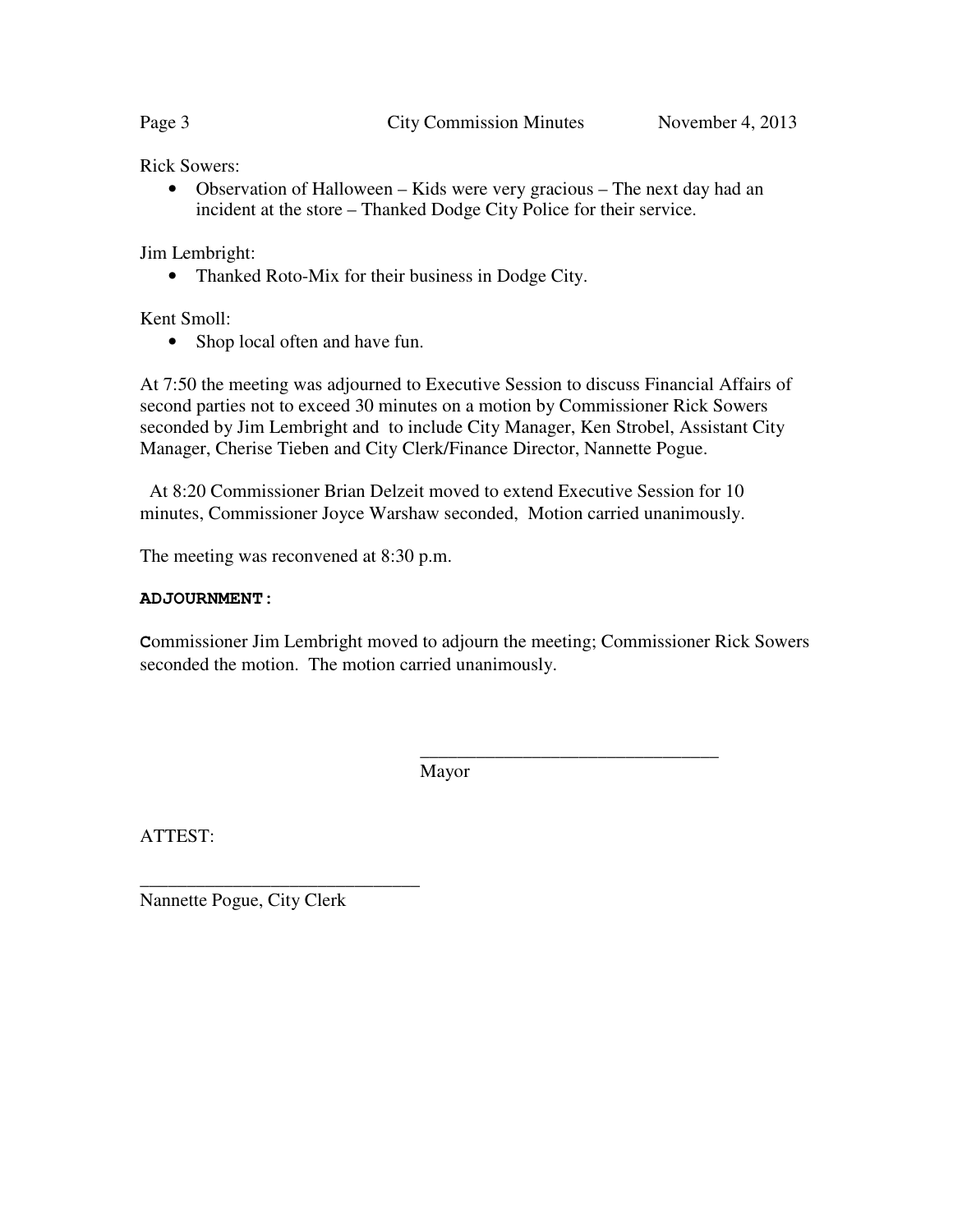806 N. Second Ave. 67801

Phone: 620-225-8100 FAX: 620-225-8144 www.dodgecity.org

# Memorandum

To: City Commissioners From: Ken Strobel, City Manager Date: November 13, 2013 Subject: Southwest Kansas Coalition Agenda Item: New Business

**Recommendation:** Staff asks that you ratify the attached contract committing the Southwest Kansas Coalition (SKC) to utilize lobbyist services provided by Pinegar, Smith and Associates of Topeka.

**Background:** The City of Dodge City, Garden City and Liberal formally entered into an agreement in November of 2008 with a goal to identify common needs of the Southwest Kansas area and to then cooperatively establish and actively advocate policies which will address such needs and promote the common economic development of the entire region.

**\_\_\_\_\_\_\_\_\_\_\_\_\_\_\_\_\_\_\_\_\_\_\_\_\_\_\_\_\_\_\_\_\_\_\_\_\_\_\_\_\_\_\_** 

**Justification:** In order to adequately fulfill our regional advocacy at both the State and Federal level, it is necessary for the SKC to contract with a professional lobbyist firm that can dedicate time and knowledge to the SKC efforts and policies.

**Financial Considerations:** \$10,000.00 is contributed annually to the SKC in order to fund the lobbyist service.

**Purpose/Mission:** Together we promote open communications with our community members to improve quality of life and preserve our heritage to foster a better future.

**Legal Considerations:** None

**Attachments:** Agreement for Professional Services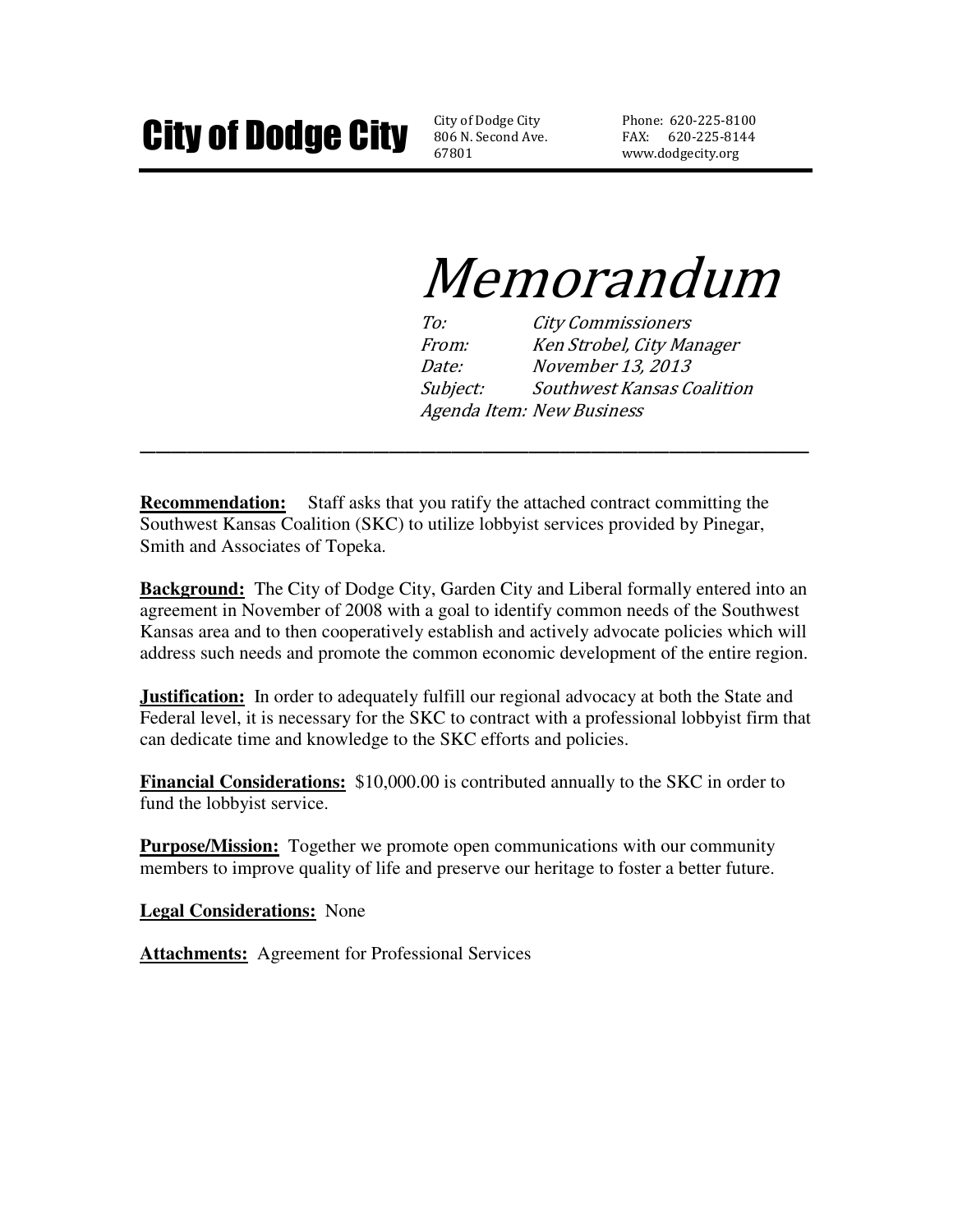#### **Agreement for Professional Services**

This Independent Contractor Agreement (the "Agreement") is entered into by and between Pinegar, Smith & Associates, Inc. (the "Consultant"), and Southwest Kansas Coalition (the "Client").

#### **RECITALS**

WHEREAS, the Client is in need of assistance in the area of government affairs and

WHEREAS, Consultant has agreed to perform consulting work for the Client in government affairs services and other related activities for the Client;

NOW, THEREFORE, the parties hereby agree as follows:

1. Consultant's Services. Consultant shall be available and shall provide to the Client professional services in the area of government affairs ("Consulting Services") as needed and requested.

A. Deliverables. Consultant will compile a distribution list in consultation with the Client. Reports, updates and other communication will be sent to those names on the distribution list on a monthly basis. In addition, a general legislative report will be conducted during the regular legislative session by telephone conference call on a weekly basis to include but not limited to legislation of a general interest and legislation that could impact or be of interest to the client. At the request of the Client or a member city, Consultant will be available for additional discussions with the Client via telephone.

#### 2. Consideration.

A. Rate. Client shall pay Consultant, as Consultant's fee for the representation as provided in this Agreement, the sum of Thirty-five Thousand Dollars (\$35,000.00) payable in twelve (12) installments. The first installment of Two Thousand Nine Hundred Sixteen Dollars and 67 Cents (\$2,916.67) is due October 1, 2013. The remaining eleven (11) payments of Two Thousand Nine Hundred Sixteen Dollars and 67 Cents (\$2,916.67) each are payable the first day of each month. The Client shall pay Consultant the amounts due pursuant to submitted invoices received by the Client.

B. Professional Services To Cities Individually. The City of Dodge City, The City of Garden City and The City Liberal may individually utilize the professional services of the Consultant on matters outside the scope of this Agreement where no conflict of interest occurs. Consultant's professional fees for such individual service will be subject to a separate written agreement between the contracting city and Consultant. It shall be the collective responsibility of the city managers of The City of Dodge City, The City of Garden City and The City Liberal to determine no conflict exists among the cities for Consultant to provide professional services to cities individually. The City Manager of the City requesting such individual services shall submit to the other two Managers a brief written summary of the requested services. If no written objection to the request is made by either of the other managers, within five (5) working days following receipt of the summary, no conflict of interest shall be deemed to occur from the requested services.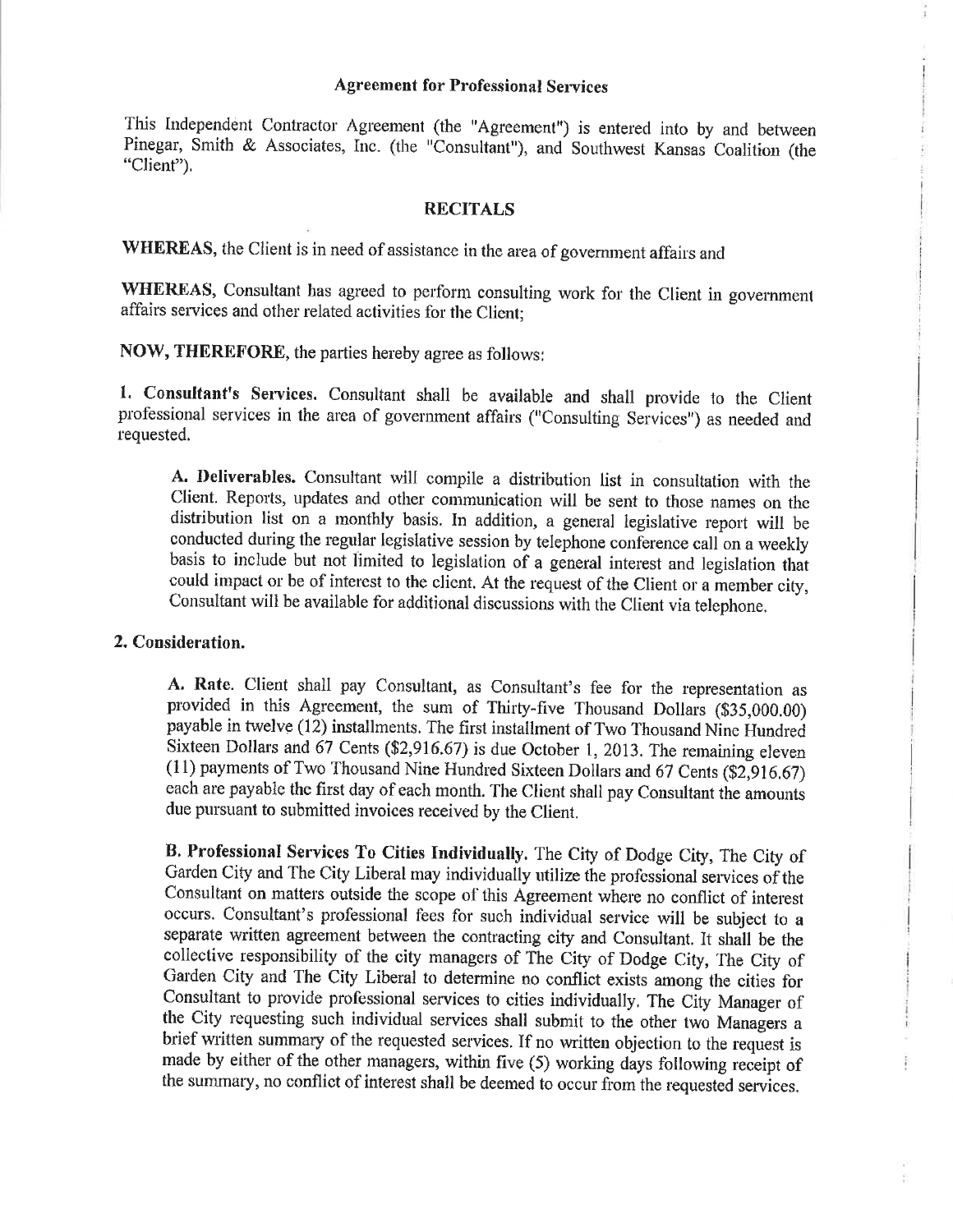C. Expenses. Additionally, the Client will pay Consultant for the following expenses: lobbyist registration fee for Clients interest; Hospitality, not to exceed \$1,000.00 per year unless prior approval by client is granted; travel expenses. (all travel by Consultant will be pre approved by Client); Consultant shall submit written documentation and receipts where available itemizing the dates on which expenses are incurred. The Client shall pay Consultant the amounts due pursuant to submitted reports when a report is received by the Client

3. Independent Contractor. Nothing contained herein or any document executed in connection herewith, shall be construed to create an employer-employee partnership or joint venture relationship between the Client and Consultant. Consultant is an independent contractor and not an employee of the Client or any of its subsidiaries or affiliates. The consideration set forth in Section 2 shall be the sole consideration due Consultant for the services rendered hereunder. It is understood that the Client will not withhold any amounts for payment of taxes from the compensation of Consultant hereunder. Consultant will not represent to be or hold itself out as an employee of the Client and Consultant acknowledges that he shall not have the right or entitlement in or to any of the pension, retirement or other benefit programs now or hereafter available to the Clients regular employees. Any and all sums subject to deductions, if any, required to be withheld and/or paid under any applicable state, federal or municipal laws or union or professional guild regulations shall be Consultant's sole responsibility and Consultant shall indemnify and hold Client harmless from any and all damages, claims and expenses arising out of or resulting from any claims asserted by any taxing authority as a result of or in connection with said payments.

4. Confidentiality. In the course of performing consulting services, the parties recognize that Consultant may come in contact or become familiar with information that the Client or its subsidiaries or affiliates may consider confidential. Consultant agrees to keep all such information confidential and not to discuss or divulge it to anyone other than appropriate Client's personnel or their designees.

5. Term. This Agreement shall commence on October 1, 2013 and shall terminate on September 30, 2014, unless earlier terminated by either party hereto. Either party may terminate this Agreement upon Thirty (30) days prior written notice. The Client may, at its option, renew this Agreement for an additional term of one year on the same terms and conditions as set forth herein by giving notice to Consultant of such intent to renew on or before September 1, 2013.

6. Consultant's Taxpayer I.D. Number. The taxpayer I.D. number of the Consultant is 48-1249735. The Consultant will register with the Secretary of State to perform the agreed upon services enumerated herein.

7. Representations and Warranties. The Consultant will make no representations, warranties, or commitments binding the Client without the Client's prior consent. The Consultant makes no warranties or representation to Client concerning the success or results obtained from Consultant's services. All statements of Consultant on these matters are statement of opinion only.

8. Legal Right. Consultant covenants and warrants that he has the unlimited legal right to enter into this Agreement and to perform in accordance with its terms without violating the rights of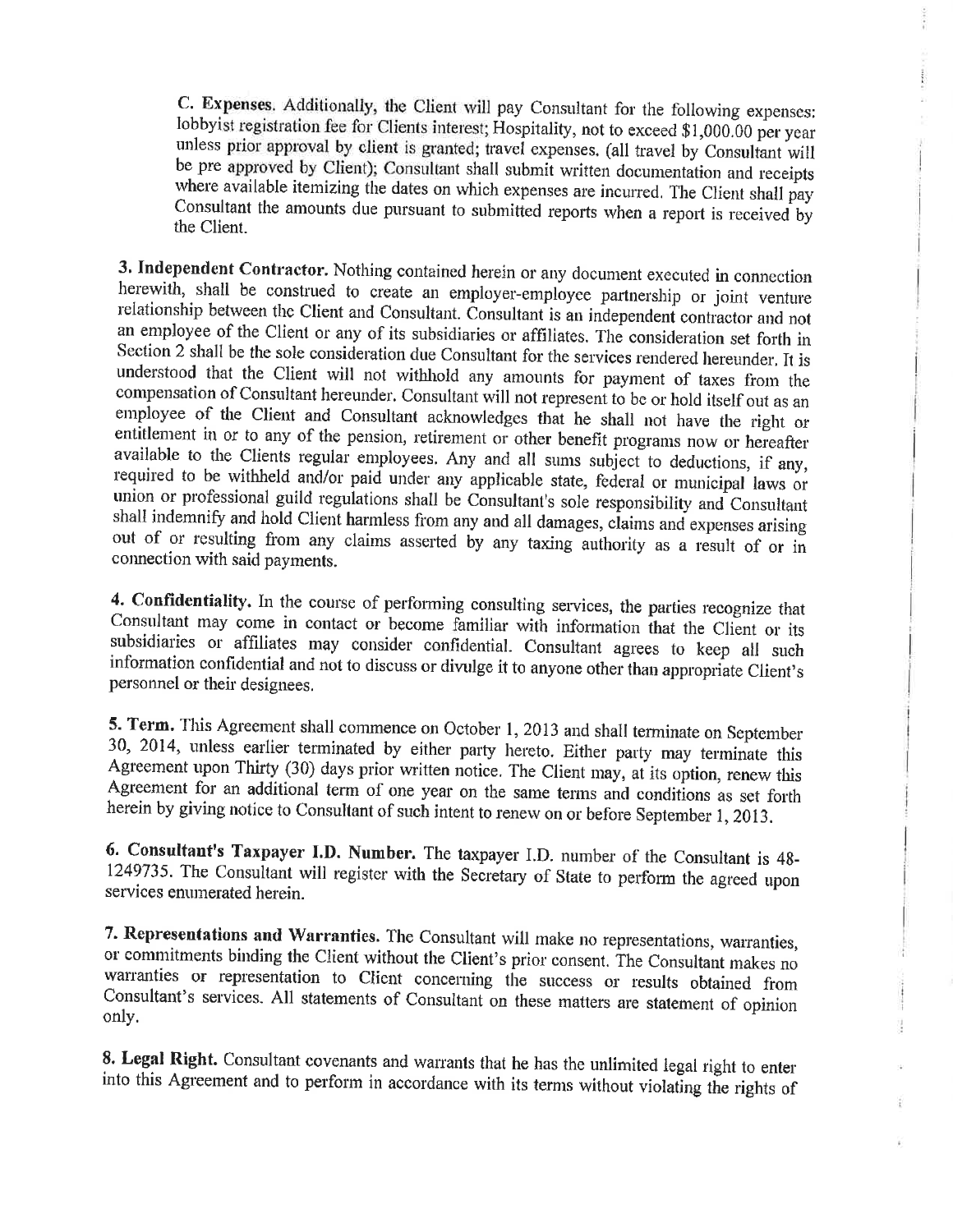others or any applicable law and that he has not and shall not become a party to any other agreement of any kind which conflicts with this Agreement. Consultant shall indemnify and hold harmless the Client from any and all damages, claims and expenses arising out of or resulting from any claim that this Agreement violates any such agreements. Breach of this warranty shall operate to terminate this Agreement automatically without notice as specified in Paragraph 5 and to terminate all obligations of the Client to pay any amounts which remain unpaid under this Agreement.

9. The Waiver. Failure to invoke any right, condition, or covenant in this Agreement by either party shall not be deemed to imply or constitute a waiver of any rights, condition, or covenant and neither party may rely on such failure.

10. Notice. Any notice or communication permitted or required by this Agreement shall be deemed effective when personally delivered or deposited, postage prepaid, in the first class mail of the United States properly addressed to the appropriate party at the address set forth below:

1. Notices as to Consultant: Pinegar, Smith & Associates, Inc. 513 SW Van Buren St. Topeka, Kansas 66603

2. Notices to the Client: Southwest Kansas Coalition City of Dodge City P.O. Box 880 Dodge City, Kansas, 67801.

WHEREFORE, the parties have executed this Agreement as of the date written above.

**Southwest Kansas Coalition**  $By:$ Ken Strobel City of Dodge City By:

Date:  $// - / 2 \cdot 13$ 

Date:

City of Garden City

 $By:$ Dave Harrison, Mayor City of Liberal

Matt Allen

 $Date:$ 

Pinegar, Smith & Associates, Inc.

By: gotende cinegar

Date:  $\ell \vartheta = \ell - 2 \vartheta / 3$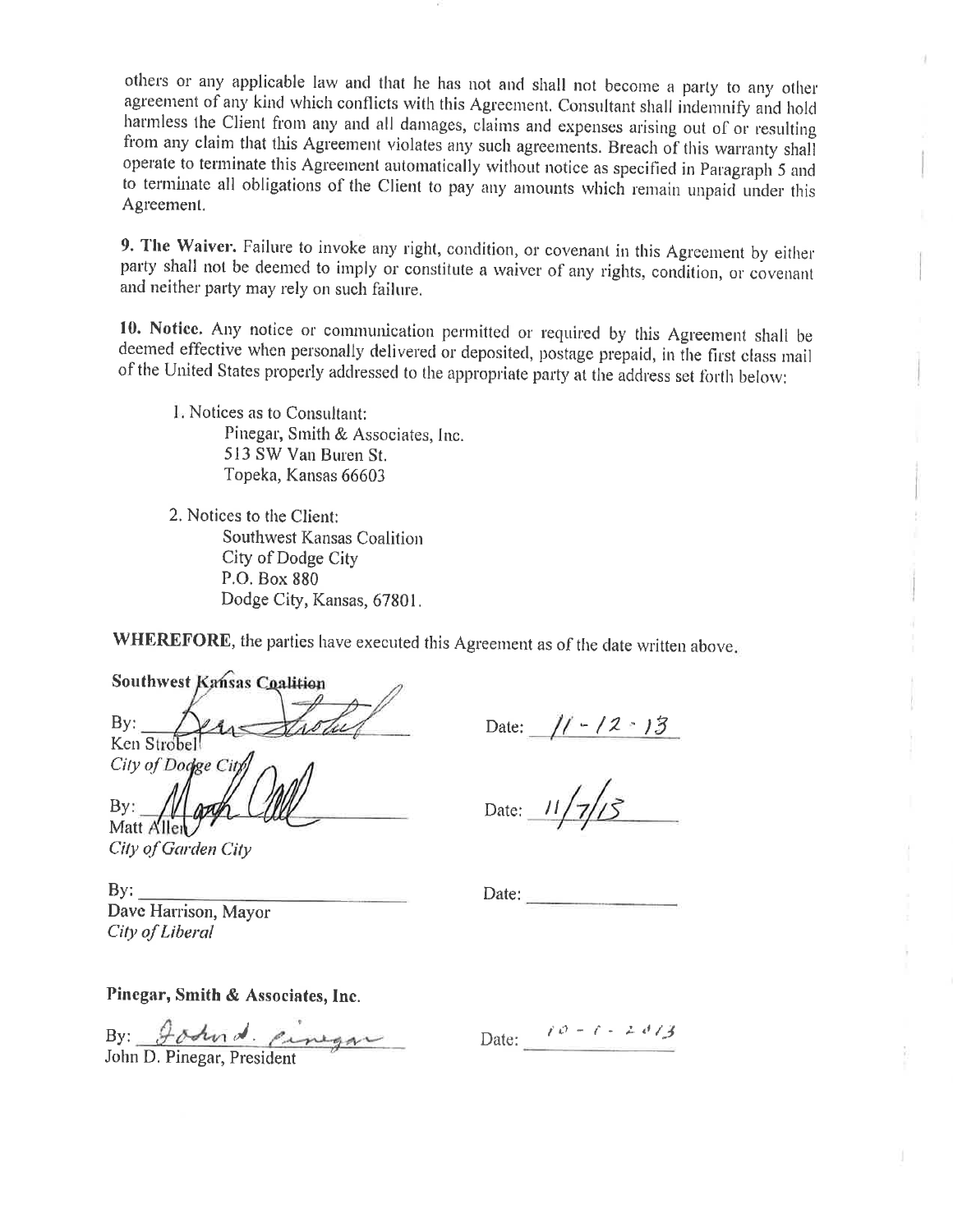| City of Dodge City | City of Dodge City | Phone: 620-225-8100 |
|--------------------|--------------------|---------------------|
|                    | 806 N. Second Ave. | $FAX: 620-225-8144$ |
|                    | 67801              | www.dodgecity.org   |

*Memorandum* 

.

| To:          | Ken Strobel, City Manager                     |
|--------------|-----------------------------------------------|
|              | Cherise Tieben, Assistant City Manager        |
| <i>From:</i> | Nannette Pogue                                |
| Date         | November 1, 2013                              |
| Subject:     | Ordinance No. 3573 and Resolution No. 2013-34 |
|              | Agenda Item: Ordinances and Resolutions       |
|              |                                               |

**Recommendation:** I recommend the City Commission approve Ordinance No. 3573 and Resolution No. 2013-34

**Background:** Ordinance No. 3573 authorizes and provides for the issuance of General Obligation Refunding and Improvement Bonds, Series 2013-A of the City, provides for the levy and collection of annual tax to pay the principal and interest on the bonds.

The City has previously taken action to fund street improvement projects: Trail St. Asphalt Mill & Overlay; U.S. 50 Mill & Overlay; Comanche St. Construction,  $14<sup>th</sup>$ Avenue to Highway 50; and Trail St. Reconstruction,  $2<sup>nd</sup>$  Avenue to  $14<sup>th</sup>$  Avenue; and to refund Series 2004 bonds

By approving Ordinance No. 3573, the City Commission will authorize the issuance of General Obligation Refunding and Improvement Bonds, Series 2013-A, of the City in the principal amount of \$6,210,000\*, for the purpose of providing funds to: (a) pay costs of the improvements; (b) refund 2004 GO Bonds (if appropriate savings are reached).

The Public Sale for the bonds will be held on November 18. The ordinance authorizes the Mayor to approve the bid for the bonds and for the Mayor and City Clerk to sign documents necessary to complete all of the transactions.

Resolution No. 2013-34 prescribes the form and details of the sale and delivery of the bonds and makes certain covenants and agreements to provide for the payment and security of those bonds. I have included in your agenda packet only the table of contents of the resolution. If you wish to see in its entirety, please let me know.

**Justification:** In order to provide financing for the street improvement projects, it is necessary to issue the bonds.

**Financial Considerations:** Annual payments to mature the bonds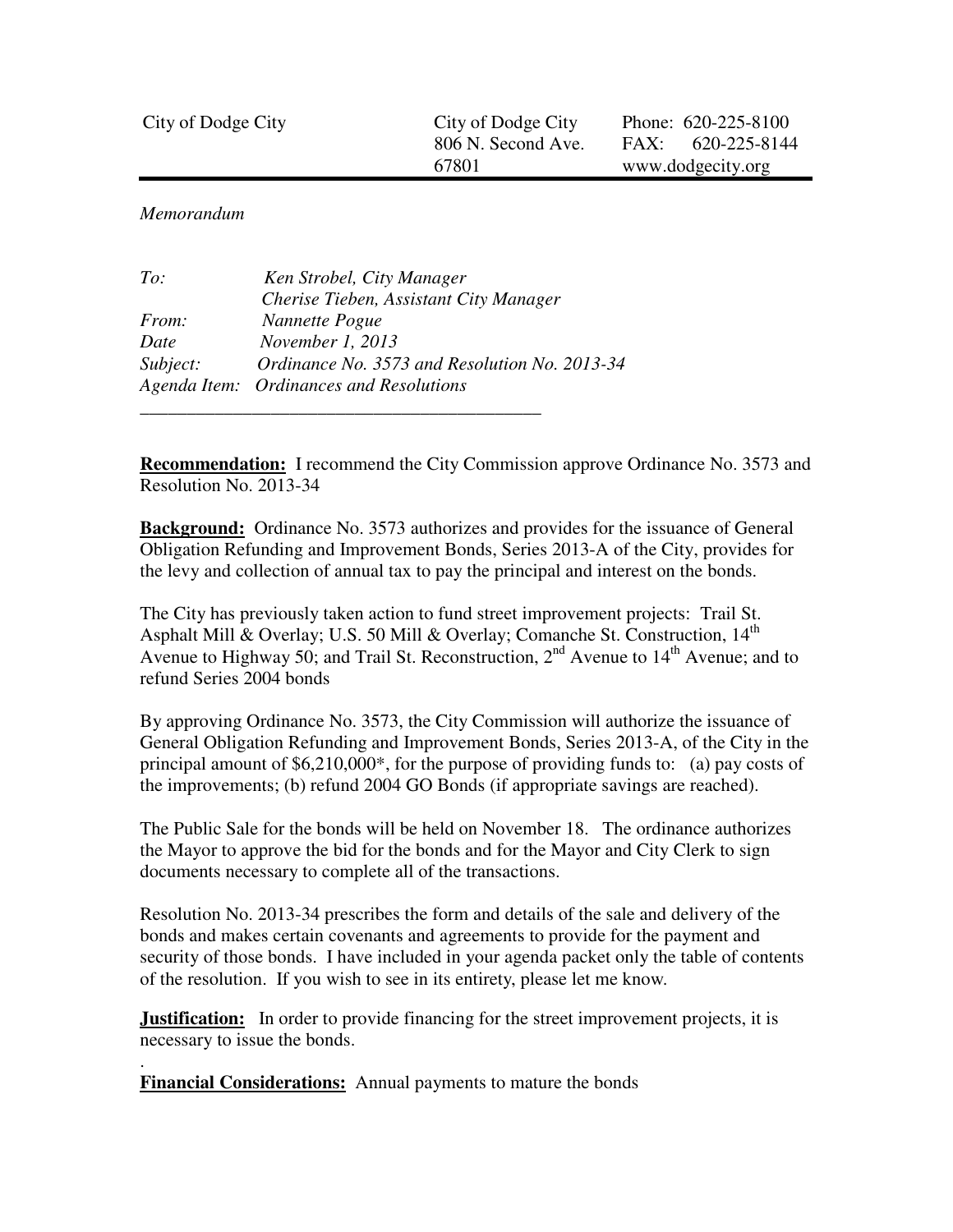**Purpose/Mission:** We value progress and growth for the community's future.

**Legal Considerations:** All have been satisfied by bond counsel. They have prepared all of the ordinances, resolutions and other documents necessary to legally complete the sale.

**Attachments:** Ordinance No. 3573 and Resolution No. 2013-34 (Table of Contents).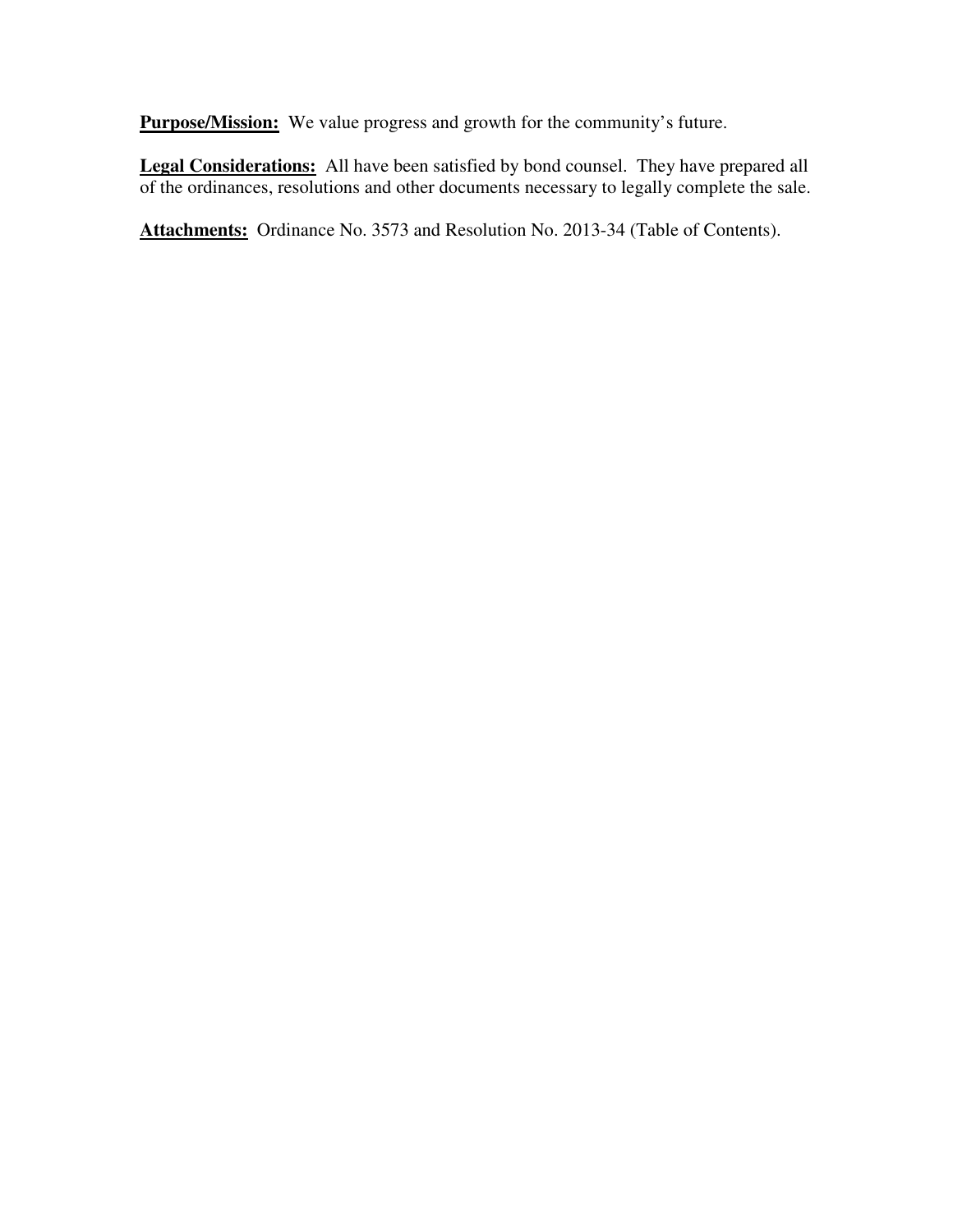Gilmore & Bell, P.C. 10/24/2013

**ORDINANCE NO. [3573]** 

**OF** 

# **THE CITY OF DODGE CITY, KANSAS**

**PASSED** 

**NOVEMBER 18, 2013**

**\_\_\_\_\_\_\_\_\_\_\_\_\_\_\_\_\_\_\_\_** 

**GENERAL OBLIGATION REFUNDING AND IMPROVEMENT BONDS SERIES 2013-A** 

JLN\600188.064\BASICDOCS (10-24-13).DOCX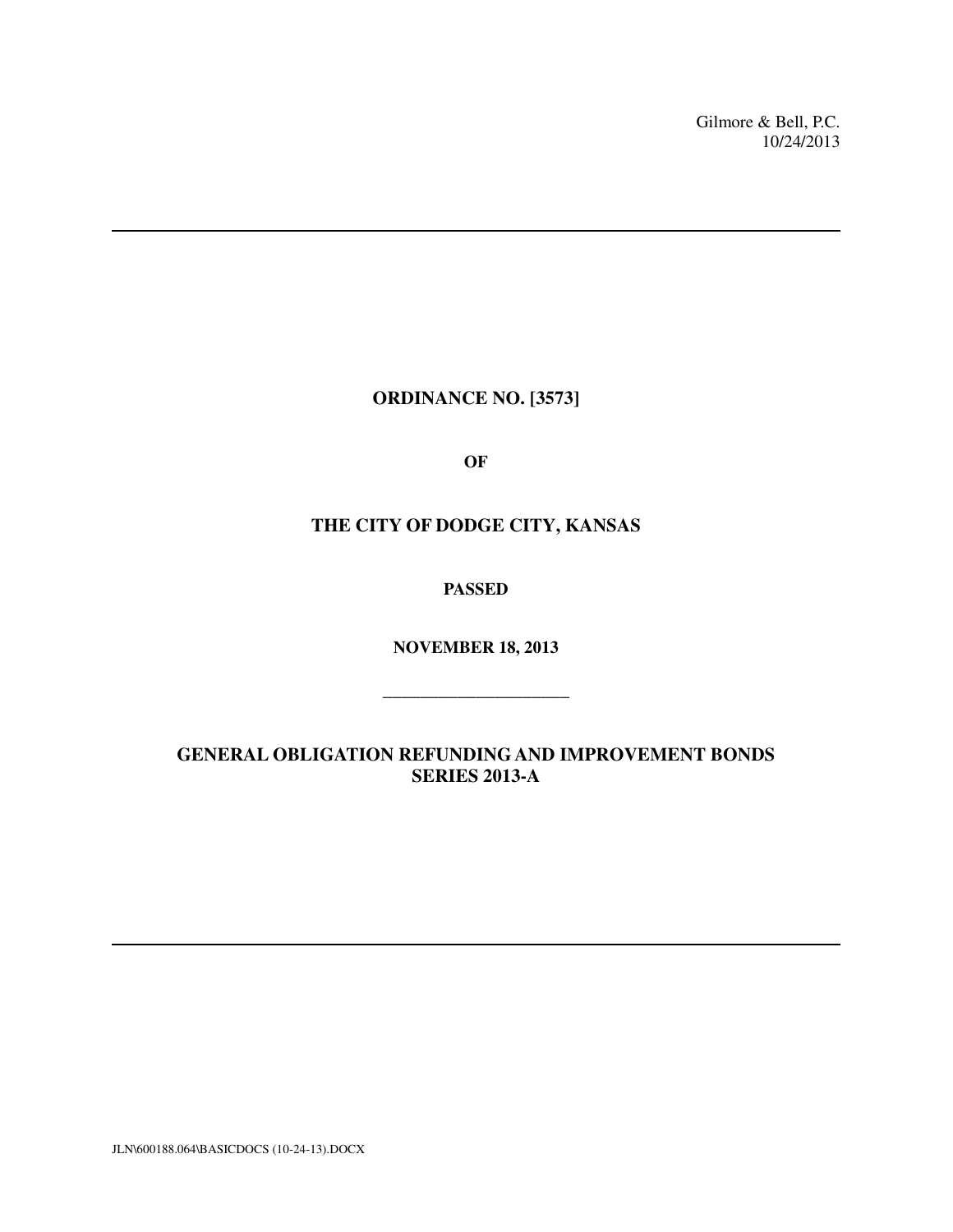#### **ORDINANCE NO. 3573**

**AN ORDINANCE AUTHORIZING AND PROVIDING FOR THE ISSUANCE OF GENERAL OBLIGATION REFUNDING AND IMPROVEMENT BONDS, SERIES 2013-A, OF THE CITY OF DODGE CITY, KANSAS; PROVIDING FOR THE LEVY AND COLLECTION OF AN ANNUAL TAX FOR THE PURPOSE OF PAYING THE PRINCIPAL OF AND INTEREST ON SAID BONDS AS THEY BECOME DUE; AUTHORIZING CERTAIN OTHER DOCUMENTS AND ACTIONS IN CONNECTION THEREWITH; AND MAKING CERTAIN COVENANTS WITH RESPECT THERETO.** 

**WHEREAS**, the City of Dodge City, Kansas (the "City") is a city of the first class, duly created, organized and existing under the Constitution and laws of the State; and

**WHEREAS**, pursuant to the laws of the State of Kansas applicable thereto, by proceedings duly had, the governing body of the City has authorized the following improvements (the "Improvements") to be made in the City, to-wit:

| <b>Project Description</b>                                     | Ord./Res. No. | <b>Authority</b><br>(K.S.A.) | <b>Authorized</b><br><b>Amount</b> |
|----------------------------------------------------------------|---------------|------------------------------|------------------------------------|
| Trail St. Asphalt Mill & Overlay                               | Ord. 2297/    | 12-685 et seq.               | 500,000<br>S.                      |
|                                                                | Res. 2013-26  |                              |                                    |
| U.S. 50 Mill $\&$ Overlay – W. City Limits to E.               | Ord. 3569/    | 12-685 et seq.               | 250,000                            |
| <b>City Limits</b>                                             | Res. 2013-26  |                              |                                    |
| Comanche St. Construction $-14^{th}$ Ave. to                   | Ord. 3038/    | 12-685 $et seq.$             | 8,808,000                          |
| Highway 50                                                     | Res. 2013-31  |                              |                                    |
| Trail St. Reconstruction – $2nd$ Ave. to 14 <sup>th</sup> Ave. | Ord. 3572/    | 12-685 $et seq.$             | $4,800,000*$                       |
|                                                                | Res. 2013-31  |                              |                                    |
| <b>Total</b>                                                   |               |                              | \$14,358,000                       |

\* It is anticipated that approximately \$600,000 of this project will be paid or reimbursed from funds received from KDOT

; and

**WHEREAS**, all legal requirements pertaining to the Improvements have been complied with, and the governing body of the City now finds and determines that the total cost of the Improvements (including issuance costs of the Bonds) and related expenses are at least the amount set forth above, to be paid by the City at large (other than KDOT funds described above) by the issuance of general obligation bonds; and

**WHEREAS**, the governing body of the City is authorized by law to issue general obligation bonds of the City to pay the costs of the Improvements; and

**WHEREAS**, none of such general obligation bonds heretofore authorized have been issued and the City proposes to issue \$[5,785,000\*] of its general obligation bonds to pay the costs of the Improvements; and

**WHEREAS**, the City heretofore issued and has outstanding the Refunded Bonds and is authorized by K.S.A. 10-427 *et seq*. to issue general obligation refunding bonds of the City for the purpose of refunding the Refunded Bonds; and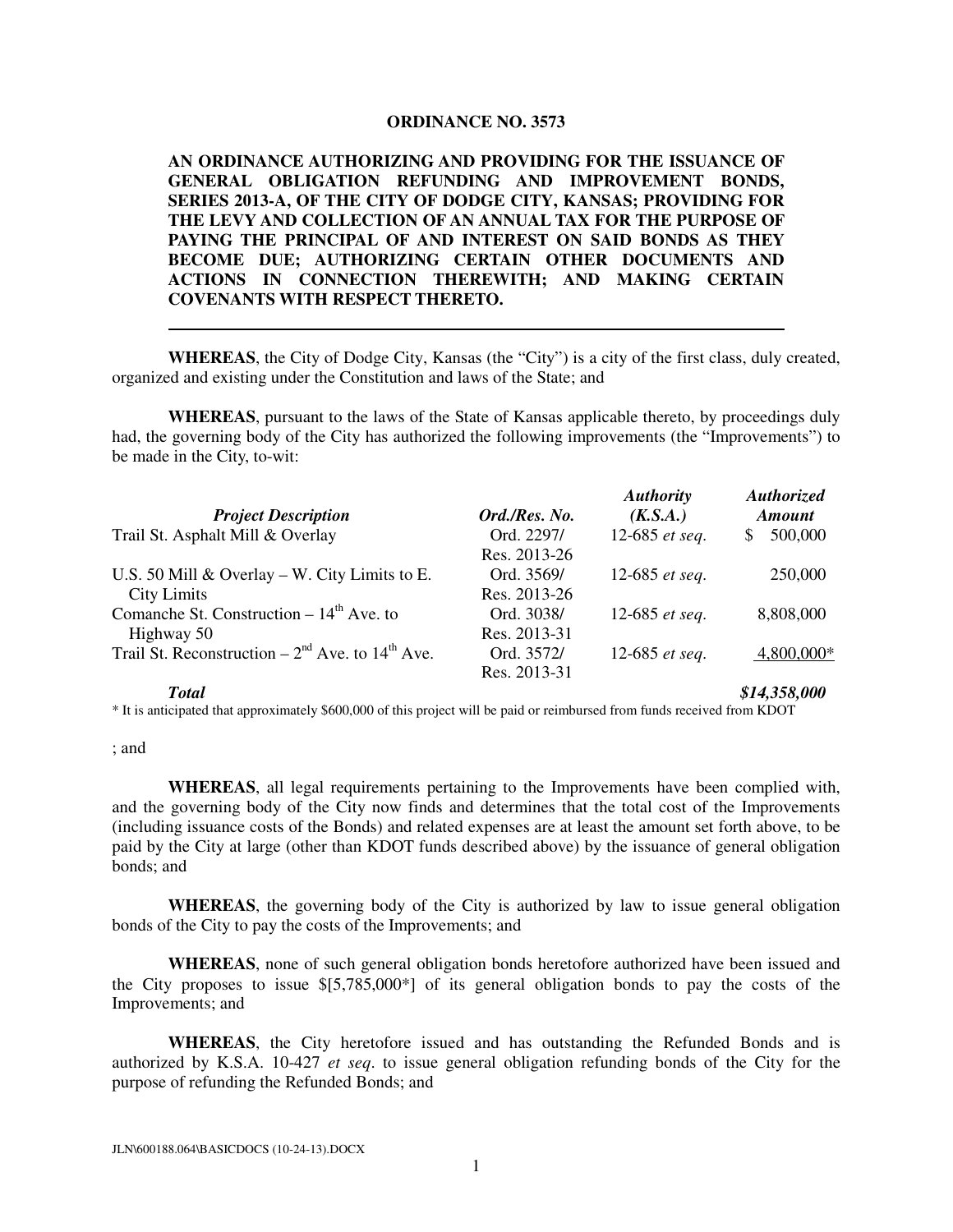**WHEREAS**, in order to achieve interest cost savings through early redemption of the Refunded Bonds, reduce debt service requirements of the City for certain years, and provide an orderly plan of finance for the City, it has become desirable and in the best interest of the City and its inhabitants to refund the Refunded Bonds; and

**WHEREAS**, the governing body of the City has advertised the sale of the Bonds in accordance with the law and at a meeting held in the City on this date awarded the sale of such Bonds to the best bidder.

#### **NOW, THEREFORE, BE IT ORDAINED BY THE GOVERNING BODY OF THE CITY OF DODGE CITY, KANSAS, AS FOLLOWS:**

**Section 1. Definitions of Words and Terms**. In addition to words and terms defined elsewhere herein, the following words and terms in this Ordinance shall have the meanings hereinafter set forth. Unless the context shall otherwise indicate, words importing the singular number shall include the plural and vice versa, and words importing persons shall include firms, associations and corporations, including public bodies, as well as natural persons.

**"Act"** means the Constitution and statutes of the State including K.S.A. 10-101 to 10-125, inclusive, K.S.A. 10-427 *et seq*., K.S.A. 10-620 *et seq*. and K.S.A. 12-685 *et seq*., all as amended and supplemented from time to time.

**"Bond and Interest Fund"** means the Bond and Interest Fund of the City for its general obligation bonds.

**"Bond Resolution"** means the resolution to be adopted by the governing body of the City prescribing the terms and details of the Bonds and making covenants with respect thereto.

**"Bonds"** means the City's General Obligation Refunding and Improvement Bonds, Series 2013-A, dated December 12, 2013, authorized by this Ordinance.

 **"City"** means the City of Dodge City, Kansas.

 **"Clerk"** means the duly appointed and acting Clerk of the City or, in the Clerk's absence, the duly appointed Deputy, Assistant or Acting Clerk.

 **"Improvements"** means the improvements referred to in the preamble to this Ordinance and any Substitute Improvements.

**"Mayor"** means the duly elected and acting Mayor of the City or, in the Mayor's absence, the duly appointed and/or elected Vice Mayor or Acting Mayor of the City.

**"Ordinance"** means this Ordinance authorizing the issuance of the Bonds.

**"Refunded Bonds"** means the Series 2004-A Bonds maturing in the years 2014 to 2015, inclusive, in the aggregate principal amount of \$415,000.

 **"Series 2004-A Bonds"** means the City's General Obligation Refunding and Improvement Bonds, Series 2004-A, dated September 30, 2004.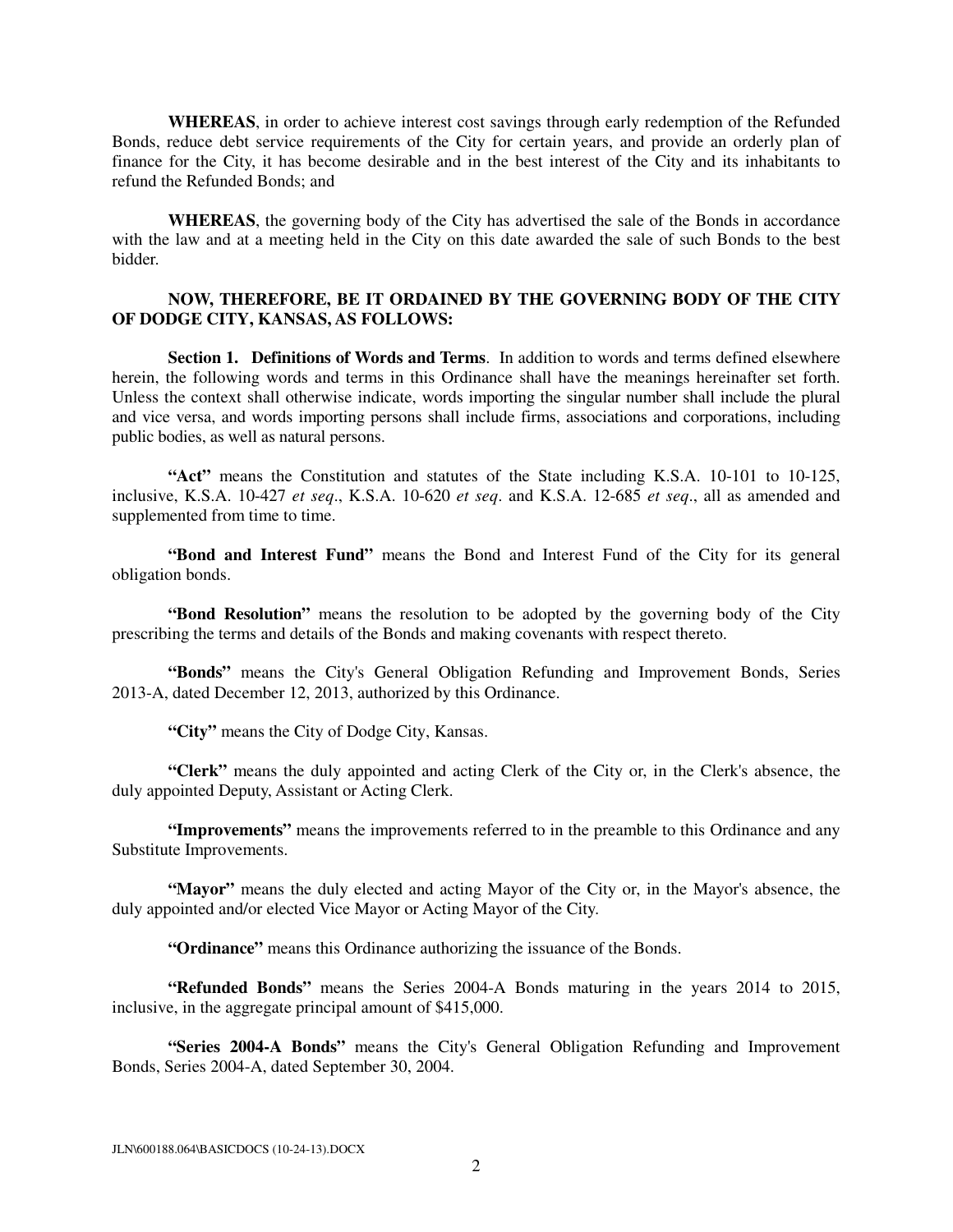**"Substitute Improvements"** means the substitute or additional improvements of the City authorized in the manner set forth in the Bond Resolution.

 **Section 2. Authorization of the Bonds.** There shall be issued and hereby are authorized and directed to be issued the General Obligation Refunding and Improvement Bonds, Series 2013-A, of the City in the principal amount of \$6,210,000\*, for the purpose of providing funds to: (a) pay the costs of the Improvements; (b) pay costs of issuance of the Bonds; and (c) refund the Refunded Bonds.

**Section 3. Security for the Bonds**. The Bonds shall be general obligations of the City payable as to both principal and interest from ad valorem taxes which may be levied without limitation as to rate or amount upon all the taxable tangible property, real and personal, within the territorial limits of the City. The full faith, credit and resources of the City are hereby irrevocably pledged for the prompt payment of the principal of and interest on the Bonds as the same become due.

**Section 4. Terms, Details and Conditions of the Bonds.** The Bonds shall be dated and bear interest, shall mature and be payable at such times, shall be in such forms, shall be subject to redemption and payment prior to the maturity thereof, and shall be issued and delivered in the manner prescribed and subject to the provisions, covenants and agreements set forth in the Bond Resolution hereafter adopted by the governing body of the City.

**Section 5. Levy and Collection of Annual Tax.** The governing body of the City shall annually make provision for the payment of principal of, premium, if any, and interest on the Bonds as the same become due by levying and collecting the necessary taxes upon all of the taxable tangible property within the City in the manner provided by law.

 The taxes above referred to shall be extended upon the tax rolls in each of the several years, respectively, and shall be levied and collected at the same time and in the same manner as the general ad valorem taxes of the City are levied and collected, shall be used solely for the payment of the principal of and interest on the Bonds as and when the same become due and the fees and expenses of the Paying Agent. The proceeds derived from said taxes shall be deposited in the Bond and Interest Fund.

 If at any time said taxes are not collected in time to pay the principal of or interest on the Bonds when due, the Treasurer is hereby authorized and directed to pay said principal or interest out of the general funds of the City and to reimburse said general funds for money so expended when said taxes are collected.

 **Section 6. Further Authority.** The Mayor, Clerk and other City officials are hereby further authorized and directed to execute any and all documents and take such actions as they may deem necessary or advisable in order to carry out and perform the purposes of the Ordinance, and to make alterations, changes or additions in the foregoing agreements, statements, instruments and other documents herein approved, authorized and confirmed which they may approve, and the execution or taking of such action shall be conclusive evidence of such necessity or advisability.

 **Section 7. Governing Law.** This Ordinance and the Bonds shall be governed exclusively by and construed in accordance with the applicable laws of the State.

**Section 8. Effective Date.** This Ordinance shall take effect and be in full force from and after its passage by the governing body of the City and publication in the official City newspaper.

#### [BALANCE OF THIS PAGE INTENTIONALLY LEFT BLANK]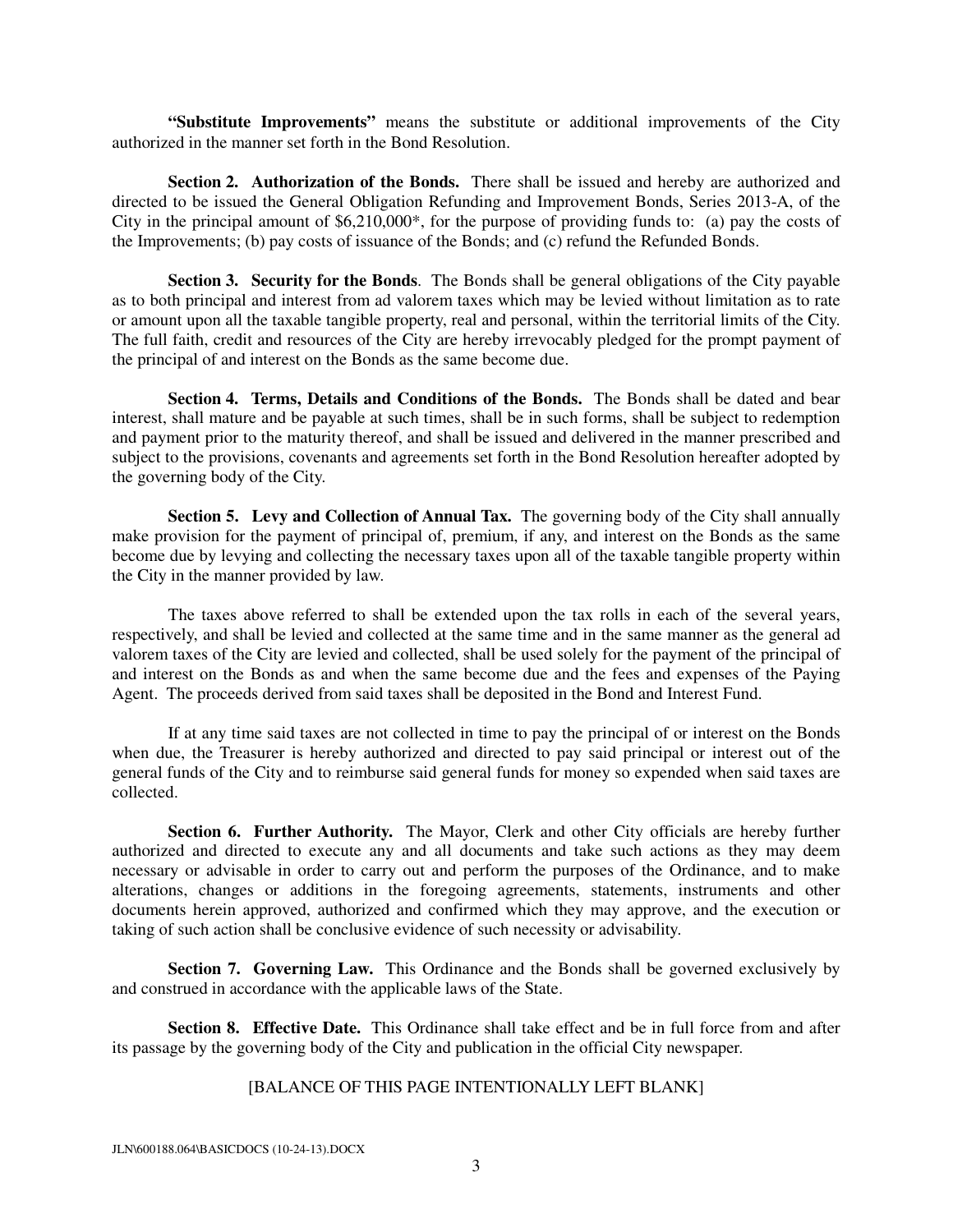**PASSED** by the governing body of the City on November 18, 2013 and signed by the Mayor.

(SEAL)

Mayor

ATTEST:

 $\overline{a}$ 

Clerk

[BALANCE OF THIS PAGE INTENTIONALLY LEFT BLANK]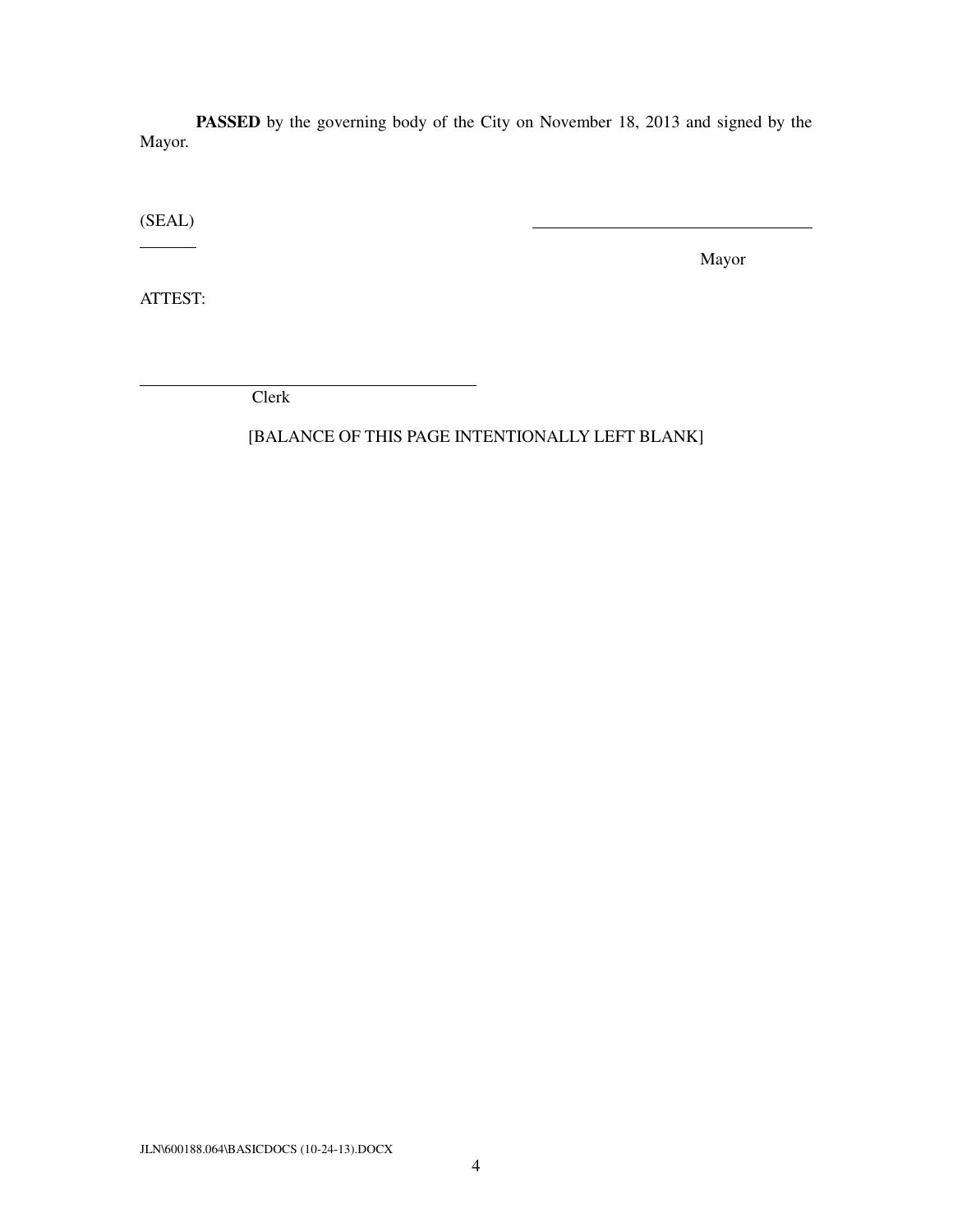Gilmore & Bell, P.C. 10/24/2013

#### **RESOLUTION NO. 2013-34**

**OF** 

#### **THE CITY OF DODGE CITY, KANSAS**

#### **ADOPTED**

**NOVEMBER 18, 2013** 

#### **GENERAL OBLIGATION REFUNDING AND IMPROVEMENT BONDS SERIES 2013-A**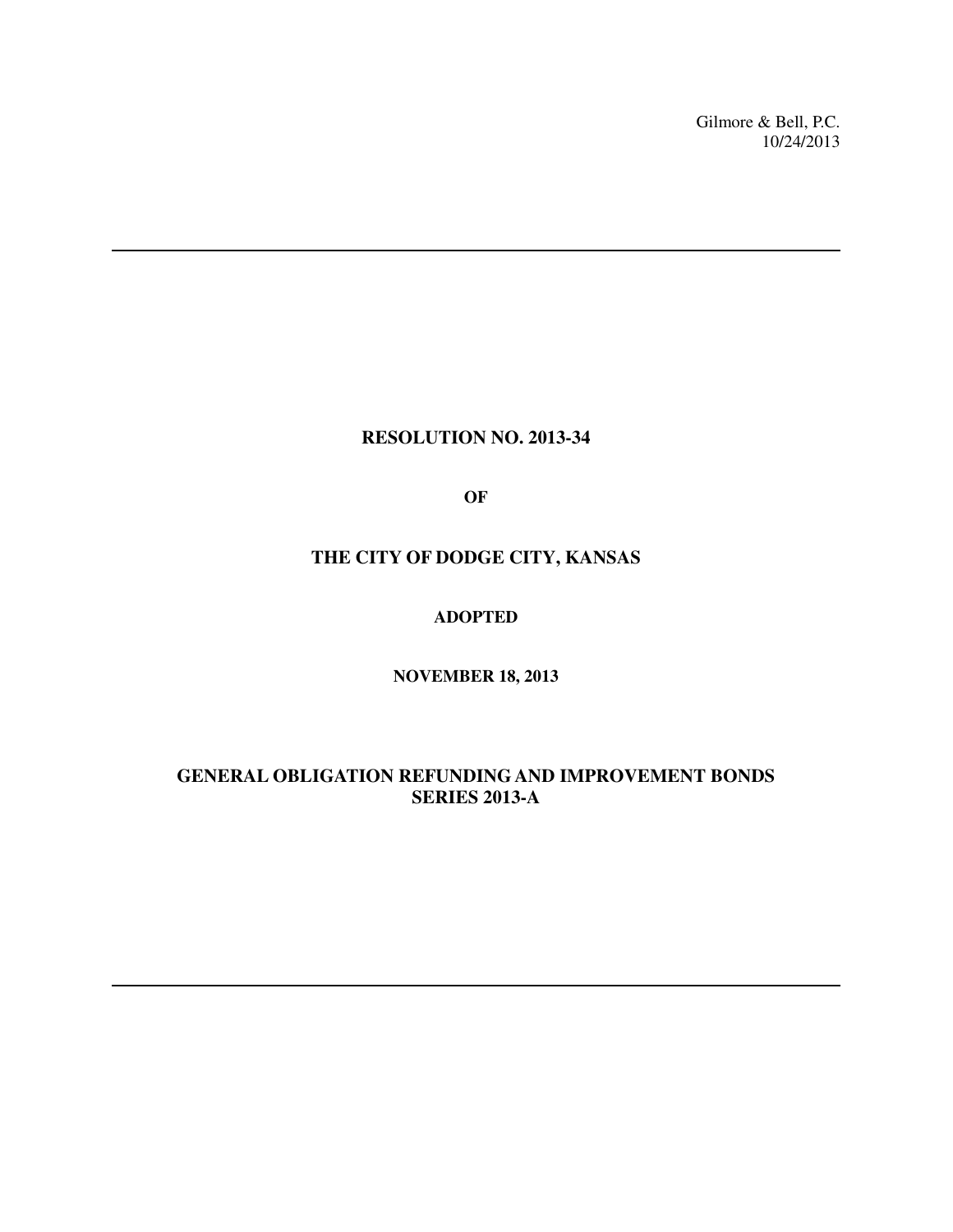#### **TABLE OF CONTENTS**

#### **ARTICLE I**

#### **DEFINITIONS**

#### **ARTICLE II**

#### **AUTHORIZATION AND DETAILS OF THE BONDS**

| Section 201. |                                                                                      |                              |
|--------------|--------------------------------------------------------------------------------------|------------------------------|
| Section 202. | Designation of Paying Agent and Bond Registrar Error! Bookmark not defined.          |                              |
| Section 203. | Method and Place of Payment of the Bonds.  Error! Bookmark not defined.              |                              |
| Section 204. | Payments Due on Saturdays, Sundays and Holidays. . Error! Bookmark not defined.      |                              |
| Section 205. | Registration, Transfer and Exchange of Bonds Error! Bookmark not defined.            |                              |
| Section 206. | Execution, Registration, Authentication and Delivery of Bonds <b>Error! Bookmark</b> |                              |
| not defined. |                                                                                      |                              |
| Section 207. | Mutilated, Lost, Stolen or Destroyed Bonds Error! Bookmark not defined.              |                              |
| Section 208. | Cancellation and Destruction of Bonds Upon Payment Error! Bookmark not               |                              |
| defined.     |                                                                                      |                              |
| Section 209. |                                                                                      | Error! Bookmark not defined. |
| Section 210. |                                                                                      |                              |
| Section 211. | Preliminary and Final Official Statement.  Error! Bookmark not defined.              |                              |
| Section 212. |                                                                                      |                              |

#### **ARTICLE III**

#### **REDEMPTION OF BONDS**

| Section 301. |                                                                               |  |
|--------------|-------------------------------------------------------------------------------|--|
| Section 302. |                                                                               |  |
| Section 303. | Notice and Effect of Call for Redemption. <b>Error! Bookmark not defined.</b> |  |

#### **ARTICLE IV**

#### **SECURITY FOR BONDS**

**Section 401.** Security for the Bonds................................................. **Error! Bookmark not defined.** Levy and Collection of Annual Tax; Transfer to Debt Service Account............**.Error! Bookmark not defined.**

#### **ARTICLE V**

#### **ESTABLISHMENT OF FUNDS AND ACCOUNTS DEPOSIT AND APPLICATION OF BOND PROCEEDS**

| Section 501. |  |  |
|--------------|--|--|
| Section 502. |  |  |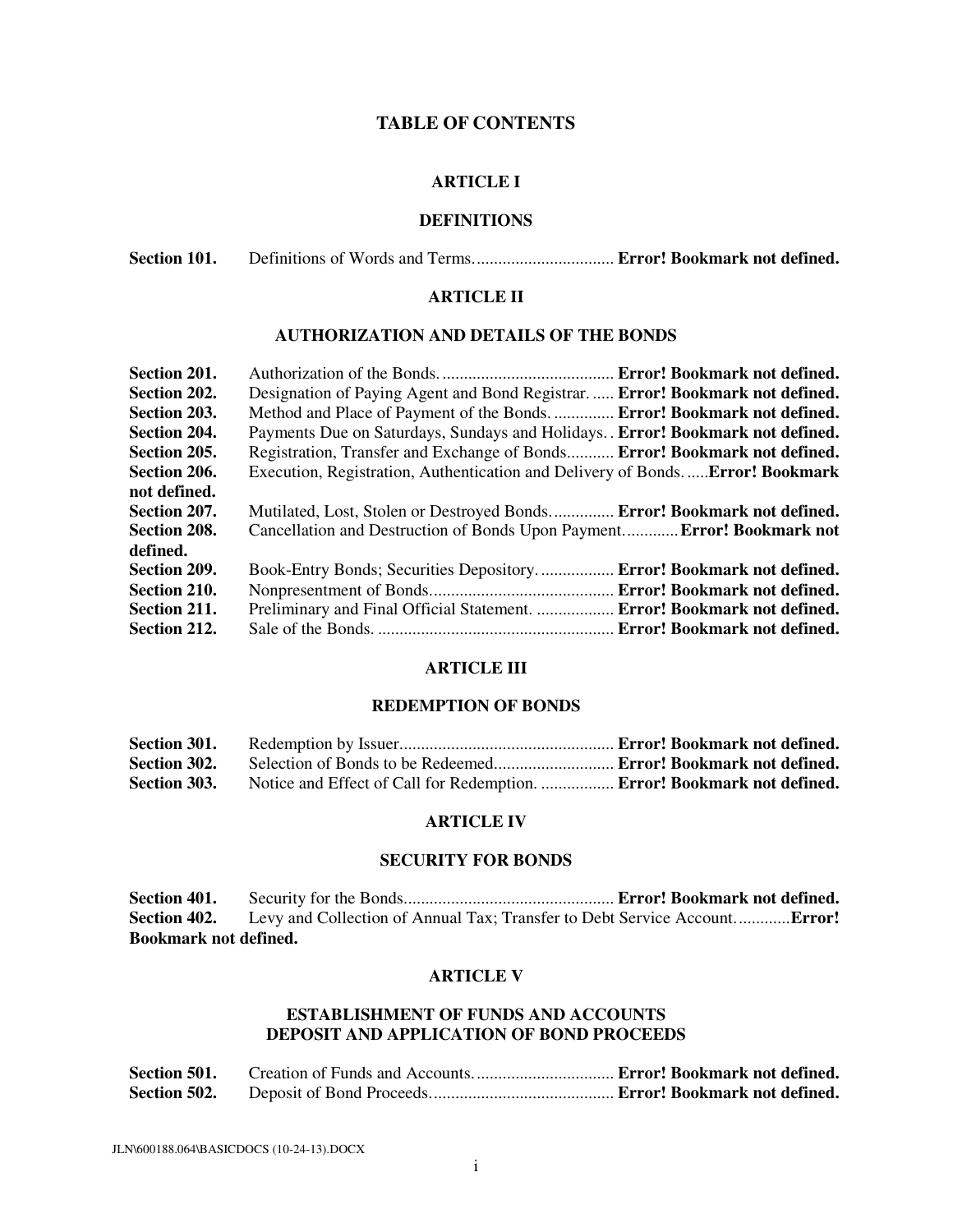| Section 503. | Application of Moneys in the Improvement Fund Error! Bookmark not defined.          |
|--------------|-------------------------------------------------------------------------------------|
| Section 504. | Substitution of Improvements; Reallocation of Proceeds Error! Bookmark not          |
| defined.     |                                                                                     |
| Section 505. | Application of Moneys in the Redemption Fund <b>Error! Bookmark not defined.</b>    |
| Section 506. | Application of Moneys in Debt Service Account Error! Bookmark not defined.          |
| Section 507. | Application of Moneys in the Rebate Fund.  Error! Bookmark not defined.             |
| Section 508. |                                                                                     |
| Section 509. | Application of Moneys in the Costs of Issuance Account.  Error! Bookmark not        |
| defined.     |                                                                                     |
| Section 510. | Application of Moneys in the Compliance Account <b>Error! Bookmark not defined.</b> |

#### **ARTICLE VI**

#### **DEFAULT AND REMEDIES**

| Section 601. |  |
|--------------|--|
| Section 602. |  |
| Section 603. |  |

#### **ARTICLE VII**

#### **DEFEASANCE**

| <b>Section 701.</b> |  |  |
|---------------------|--|--|
|---------------------|--|--|

#### **ARTICLE VIII**

#### **TAX COVENANTS**

| <b>Section 801.</b> |  |  |
|---------------------|--|--|
| Section 802.        |  |  |

#### **ARTICLE IX**

# **CONTINUING DISCLOSURE REQUIREMENTS**

| Section 901. |                                                                                       |  |
|--------------|---------------------------------------------------------------------------------------|--|
| Section 902. | Failure to Comply with Continuing Disclosure Requirements. <b>Error! Bookmark not</b> |  |
| defined.     |                                                                                       |  |

#### **ARTICLE X**

#### **MISCELLANEOUS PROVISIONS**

| Section 1002. |                                                                                 |  |
|---------------|---------------------------------------------------------------------------------|--|
| Section 1003. | Notices, Consents and Other Instruments by Owners. Error! Bookmark not defined. |  |
| Section 1004. |                                                                                 |  |
| Section 1005. |                                                                                 |  |
| Section 1006. |                                                                                 |  |
| Section 1007. |                                                                                 |  |
|               |                                                                                 |  |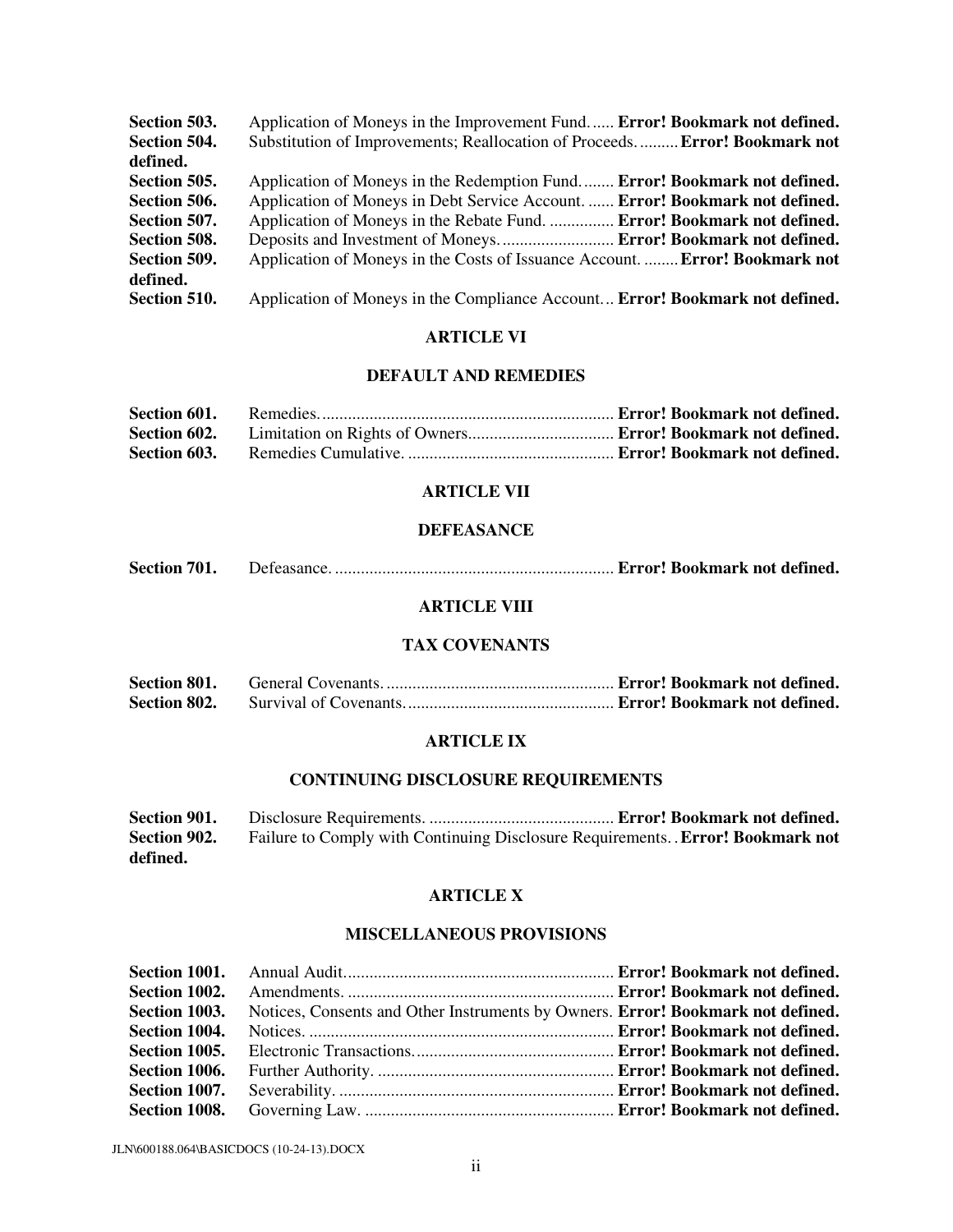[BALANCE OF THIS PAGE INTENTIONALLY LEFT BLANK]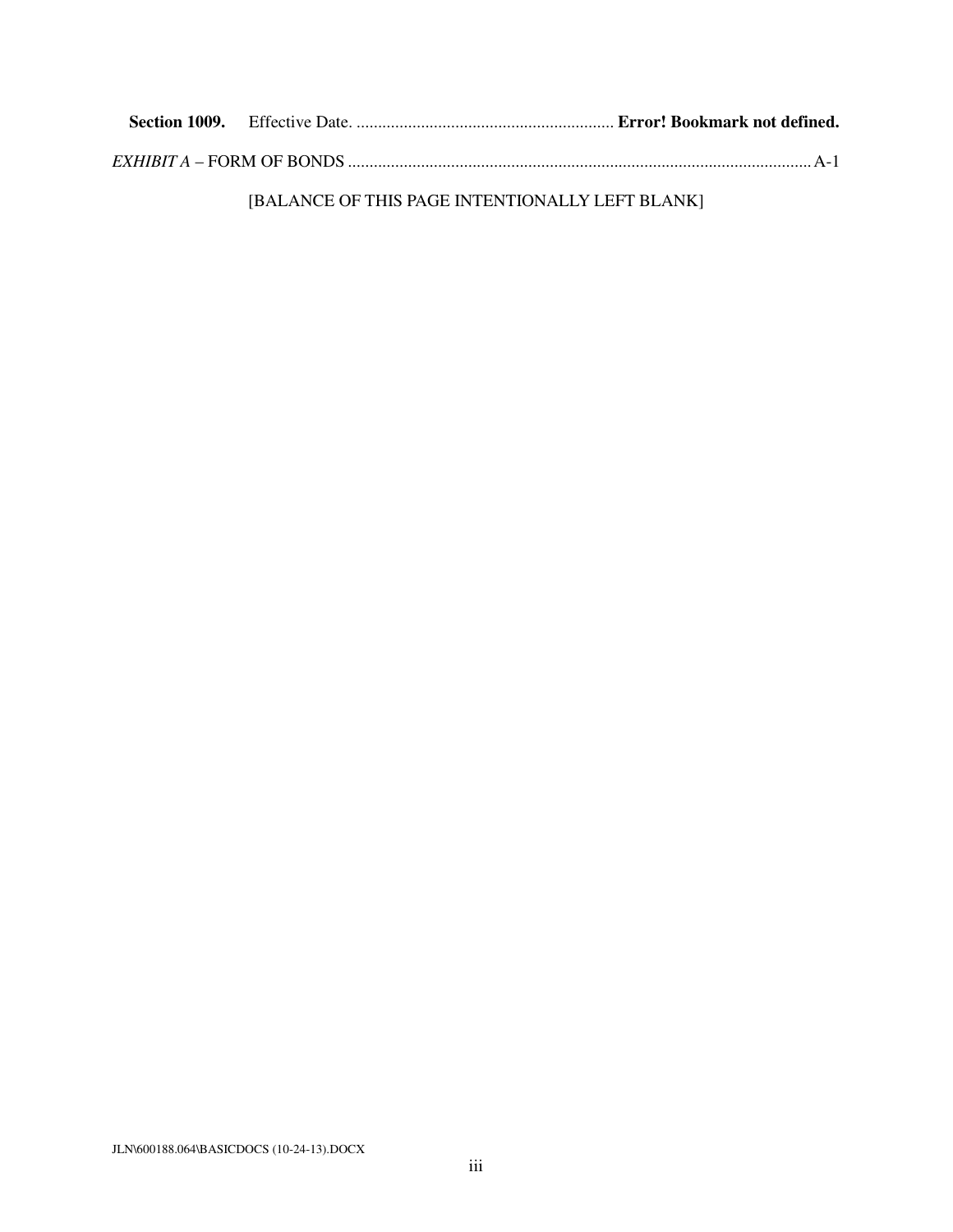#### **RESOLUTION NO. 2013-34**

**A RESOLUTION PRESCRIBING THE FORM AND DETAILS OF AND AUTHORIZING AND DIRECTING THE SALE AND DELIVERY OF GENERAL OBLIGATION REFUNDING AND IMPROVEMENT BONDS, SERIES 2013-A, OF THE CITY OF DODGE CITY, KANSAS, PREVIOUSLY AUTHORIZED BY ORDINANCE NO. [\_\_\_\_] OF THE ISSUER; MAKING CERTAIN COVENANTS AND AGREEMENTS TO PROVIDE FOR THE PAYMENT AND SECURITY THEREOF; AND AUTHORIZING CERTAIN OTHER DOCUMENTS AND ACTIONS CONNECTED THEREWITH**.

**WHEREAS**, the Issuer has heretofore passed the Ordinance authorizing the issuance of the Bonds; and

**WHEREAS**, the Ordinance authorized the governing body of the Issuer to adopt a resolution prescribing certain details and conditions and to make certain covenants with respect to the issuance of the Bonds.

**NOW, THEREFORE, BE IT RESOLVED BY THE GOVERNING BODY OF the City OF DODGE CITY, KANSAS, AS FOLLOWS:**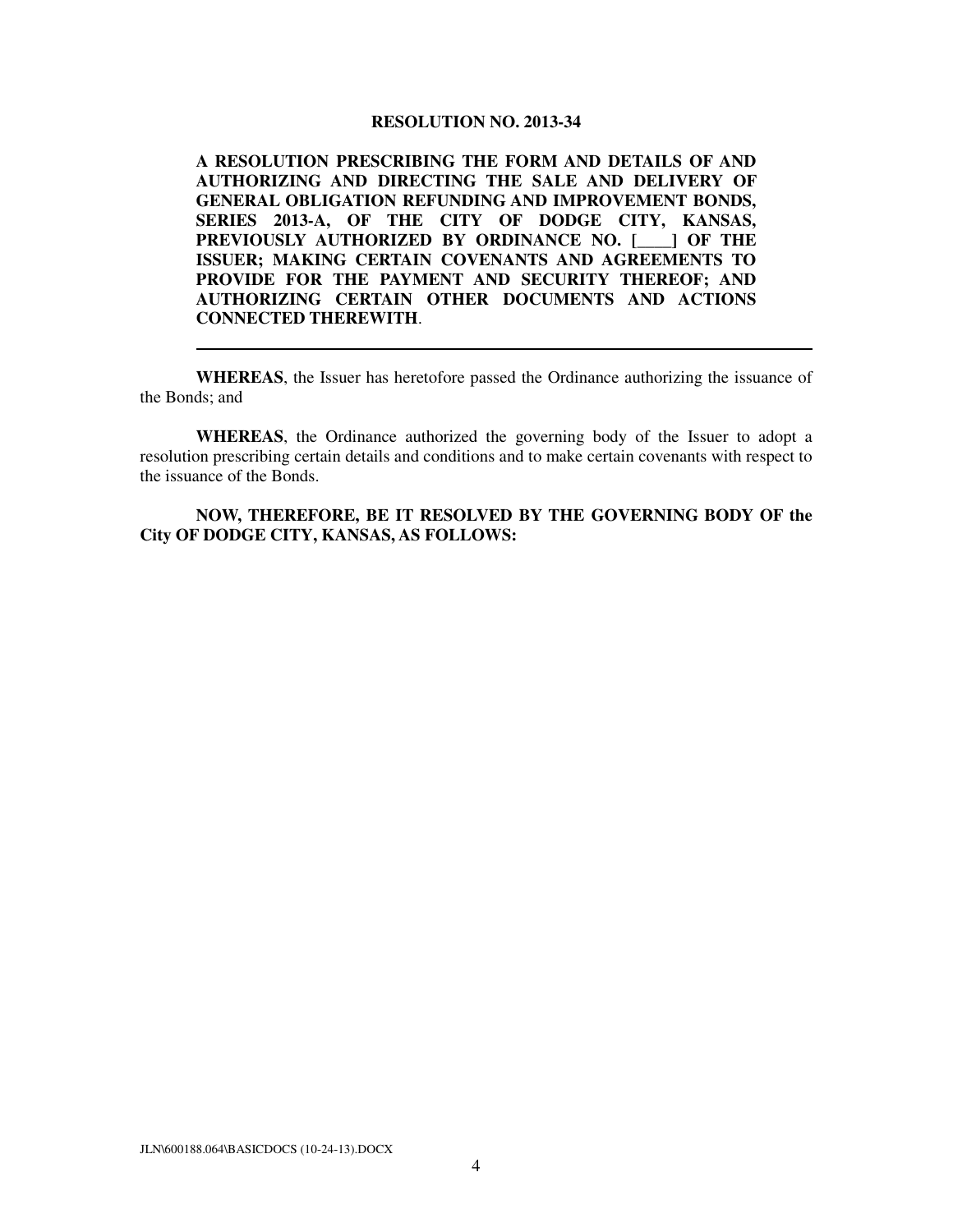| City of Dodge City | City of Dodge City | Phone: 620-225-8100  |  |  |
|--------------------|--------------------|----------------------|--|--|
|                    | 806 N. Second Ave. | 620-225-8144<br>FAX: |  |  |
|                    | 67801              | www.dodgecity.org    |  |  |

Memorandum

| To:      | Ken Strobel, City Manager               |
|----------|-----------------------------------------|
|          | Cherise Tieben, Assistant City Manager  |
| From:    | Nannette Pogue                          |
| Date     | November 12, 2013                       |
| Subject: | Resolution No. 2013-35                  |
|          | Agenda Item: Ordinances and Resolutions |
|          |                                         |

**Recommendation:** I recommend the approval of Resolution No. 2013-35, thereby extending the collection date of the CID sales tax for the Santa Fe Plaza project to January 1, 2015.

**Background:** Ordinance No. 3429 provided that the district would begin January 1, 2011, but extended to January 1, 2012 by Resolution Nos. 2010-32 and 2011-14. Resolution No. 2011-26 extended the date to January 2013 and Resolution No. 2012-32 extended the date to January 1, 2014. As the development has not yet started construction, the property owner, Brian Marshall, submitted a petition to delay the starting date to January 1, 2015. Resolution No. 2013-35 will accomplish that delay.

**Justification:** The developer does not expect to have development on the property until early next year therefore no sales tax would be generated until that date.

#### **Financial Considerations:** none

**Purpose/Mission:** Together we strive to achieve high performance and service standards set by us and expected by the community.

#### **Legal Considerations:** None

Attachments: Resolution No. 2013-35 and Petition requesting delay.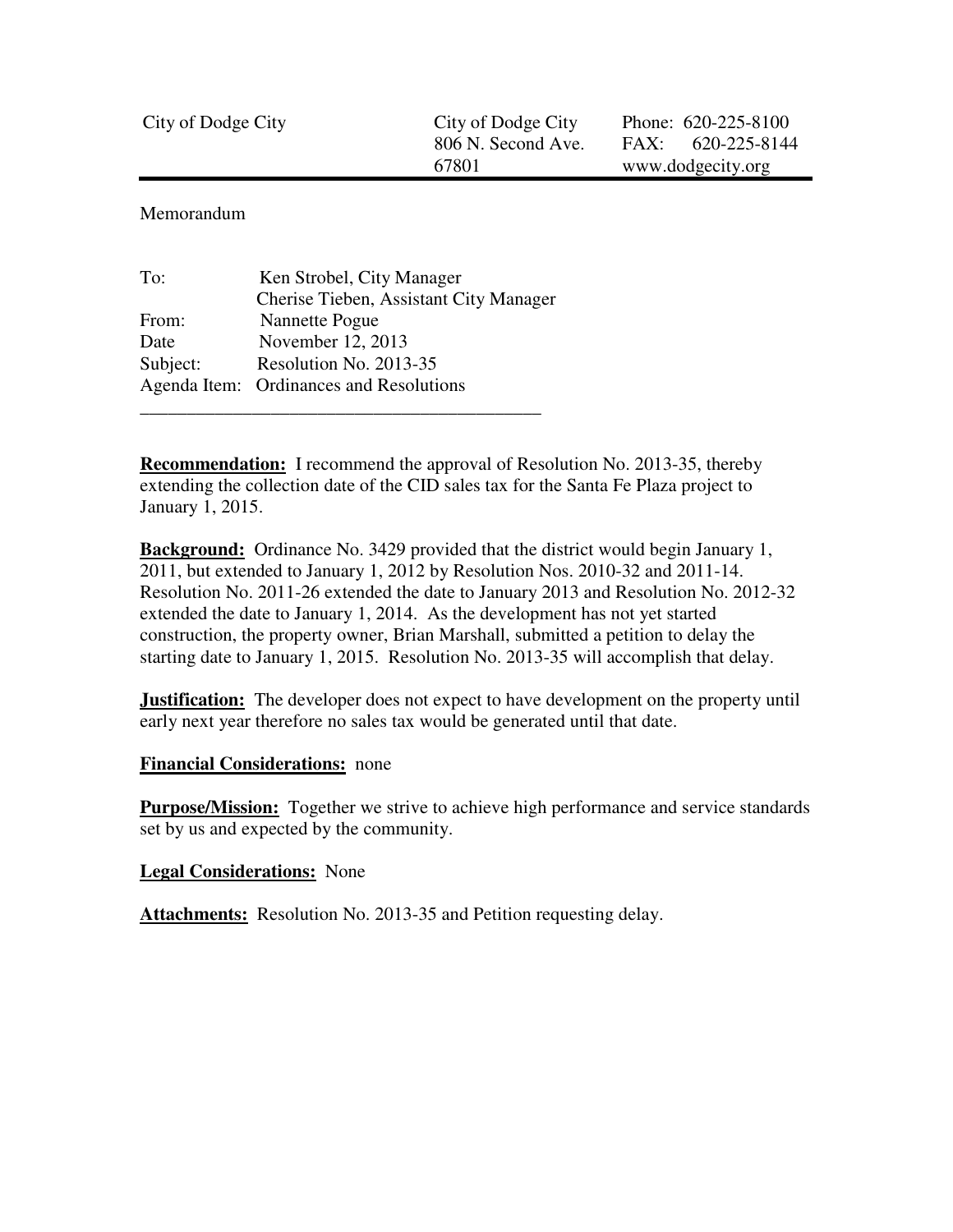#### RESOLUTION NO. 2013-35

#### A RESOLUTION DELAYING THE COMMENCEMENT OF THE COLLECTION OF A COMMUNITY IMPROVEMENT DISTRICT SALES TAX FROM JANUARY 1, 2014 TO JANUARY 1, 2015.

 WHEREAS, on June 7, 2010, the Governing Body of the City of Dodge City, Kansas (the "City") passed Ordinance No. 3429 making findings as to the advisability of and creating a community improvement district more particularly described therein (the "Santa Fe Plaza CID"), authorizing certain projects relating thereto, approving the estimated cost of such projects, authorizing the imposition of a community improvement district sales tax within the community improvement district, and providing the proposed method and amount of financing; and

 WHEREAS, Section 6 of Ordinance No. 3429 provided that the community improvement district sales tax would commence on January 1, 2011 or any other effective date the City may approve by resolution if a change in the effective date was requested by the party that petitioned to create such community improvement district (the "Petitioner"); and

 WHEREAS, on December 17, 2010, the City received a Request for Delay of Community Improvement District Sales Tax Effective Date from January 1, 2011 to July 1, 2011 executed by the Petitioner, which Request was granted by Resolution No. 2010-32; and

 WHEREAS, on April 8, 2011, the City received a Request for Delay of Community Improvement District Sales Tax Effective Date from July 1, 2011 to January 1, 2012 executed by the Petitioner, which Request was granted by Resolution No. 2011-14; and

 WHEREAS, on September 30, 2011, the City received a Request for Delay of Community Improvement District Sales Tax Effective Date from January 1, 2012 to January 1, 2013 executed by the Petitioner, which Request was granted by Resolution No. 2011-26; and

 WHEREAS, on September 24, 2012, the City received a Request for Delay of Community Improvement District Sales Tax Effective Date from January 1, 2013 to January 1, 2014 executed by the Petitioner, which Request was granted by Resolution No. 2012-32; and

WHEREAS, on November 4, 2013, the City received a Request for Delay of Community Improvement District Sales Tax Effective Date from January 1, 2014 to January 1, 2015 executed by the Petitioner

WHEREAS, such Request for Delay was signed by the owners of all the real property within the community improvement district; and

 WHEREAS, the City hereby finds that it is appropriate to temporarily delay the effective date of the collection of community improvement district sales tax within the Santa Fe Plaza CID based on the receipt of such Request for Delay.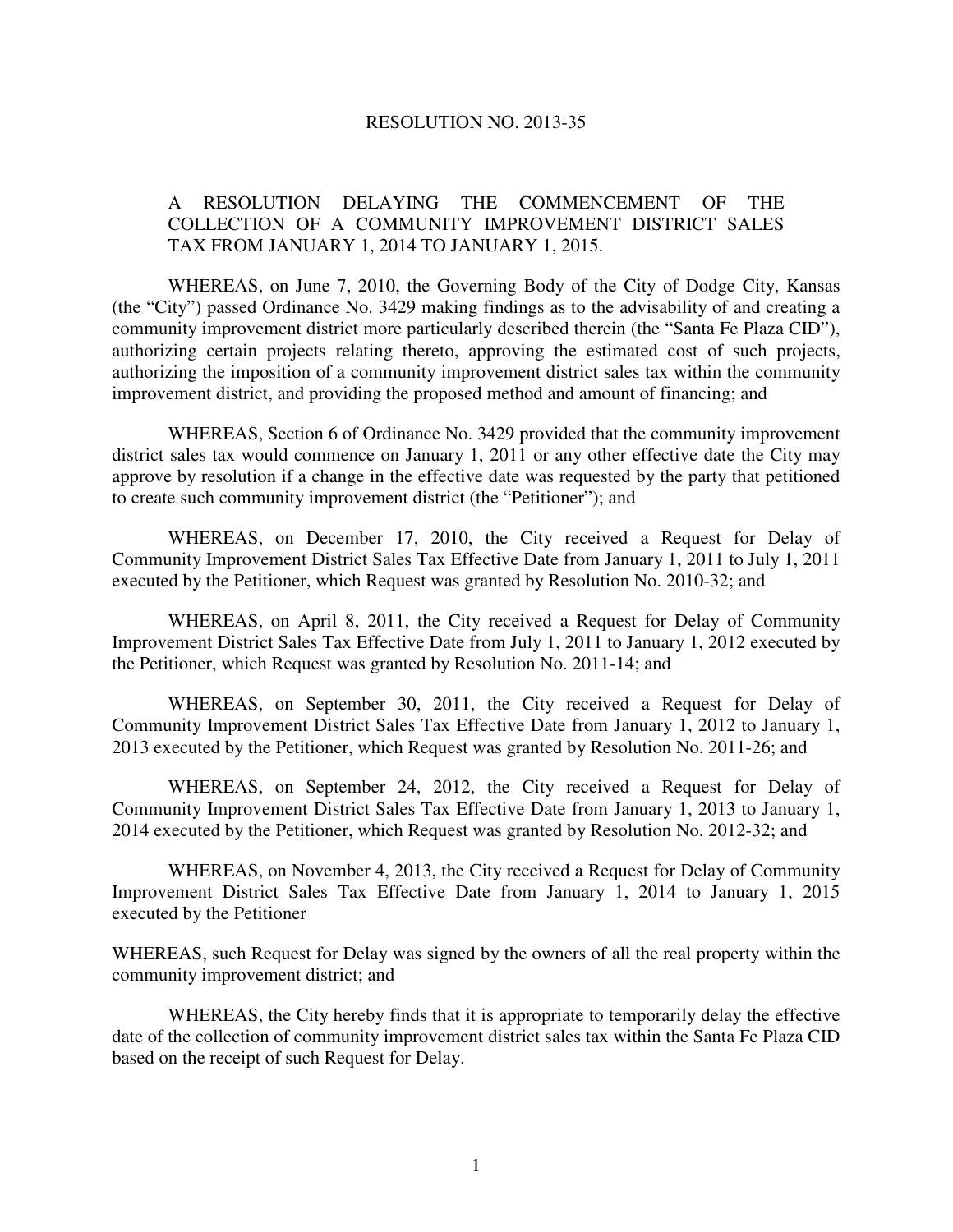#### NOW, THEREFORE, BE IT RESOLVED BY THE GOVERNING BODY OF THE CITY OF DODGE CITY, KANSAS:

 SECTION 1. The collection of the community improvement district sales tax within the Santa Fe Plaza CID shall be delayed from January 1, 2014 with the collection of such community improvement district sales tax to commence on January 1, 2015, or any other effective date the City may approve by resolution if a further extension of such collection date is duly requested.

 SECTION 2. Upon approval, a certified copy of this resolution shall be delivered to the state director of taxation in accordance with the Kansas Community Improvement District Act, K.S.A. § 12-6a26, *et seq*.

PASSED by the Governing Body on this  $18<sup>th</sup>$  day of November, 2013.

APPROVED by the Mayor on this 18th day of November, 2013.

Mayor

ATTEST:

 $\overline{a}$ Nannette Pogue, City Clerk

APPROVED AS TO FORM:

 $\overline{a}$ Brad Ralph, City Attorney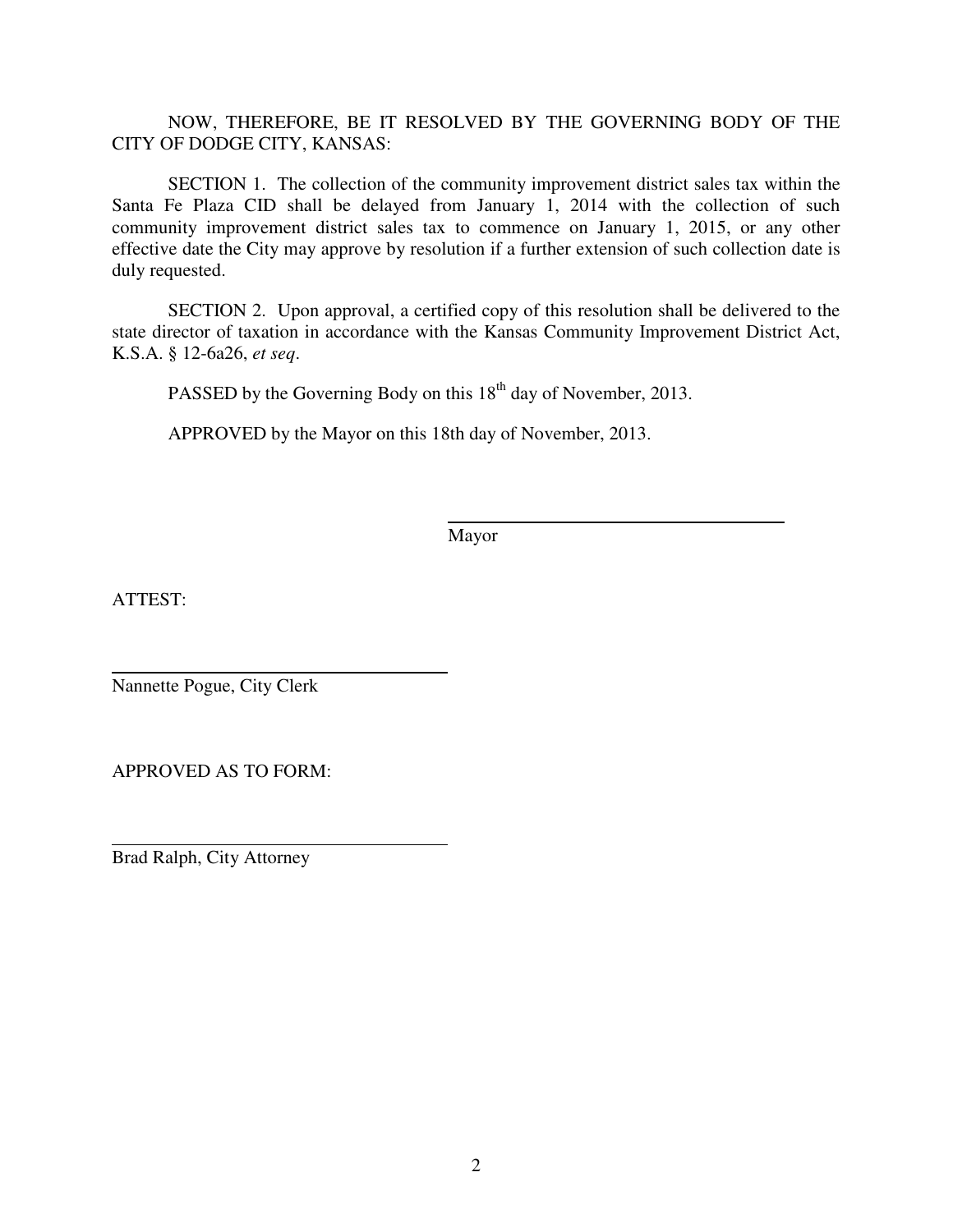# City of Dodge City BOBOX 880 Ave.

PO Box 880 Dodge City, KS 67801 Phone: 620-225-8100 FAX: 620-225-8144 www.dodgecity.org

# Memorandum

To: City Commissioners City Manager Assistant City Manager From: Barb Slagle, Human Resource Officer Date: November 15, 2013 Subject: Resolution No. 2013-36 Agenda Item: Ordinances and Resolutions

**Recommendation: Approval of Resolution No. 2013-36** 

**Background:** Each non-probationary full-time employee with over one (1) year of service will receive a bonus of \$50.00 per calendar years worked for the City, a benefit adopted in 1998. Each non-probationary regular part-time employee with over one (1) year of service will receive a bonus of \$25.00 per calendar years worked for the City, a benefit adopted in 2012. A cap of \$1,000 after 20 years of service has been established.

**\_\_\_\_\_\_\_\_\_\_\_\_\_\_\_\_\_\_\_\_\_\_\_\_\_\_\_\_\_\_\_\_\_\_\_\_\_\_\_\_\_\_\_** 

**Justification:** This is a budgeted item and funds are available.

**Financial Considerations:** The amount budgeted for the 2012 bonus is \$97,020.00.

**Purpose/Mission:** To provide employees an annual reward benefit for their continued efforts in striving to achieve high performance and service standards set by us and expected by the community.

**Legal Considerations:** None

**Attachments:** Resolution No. 2013-36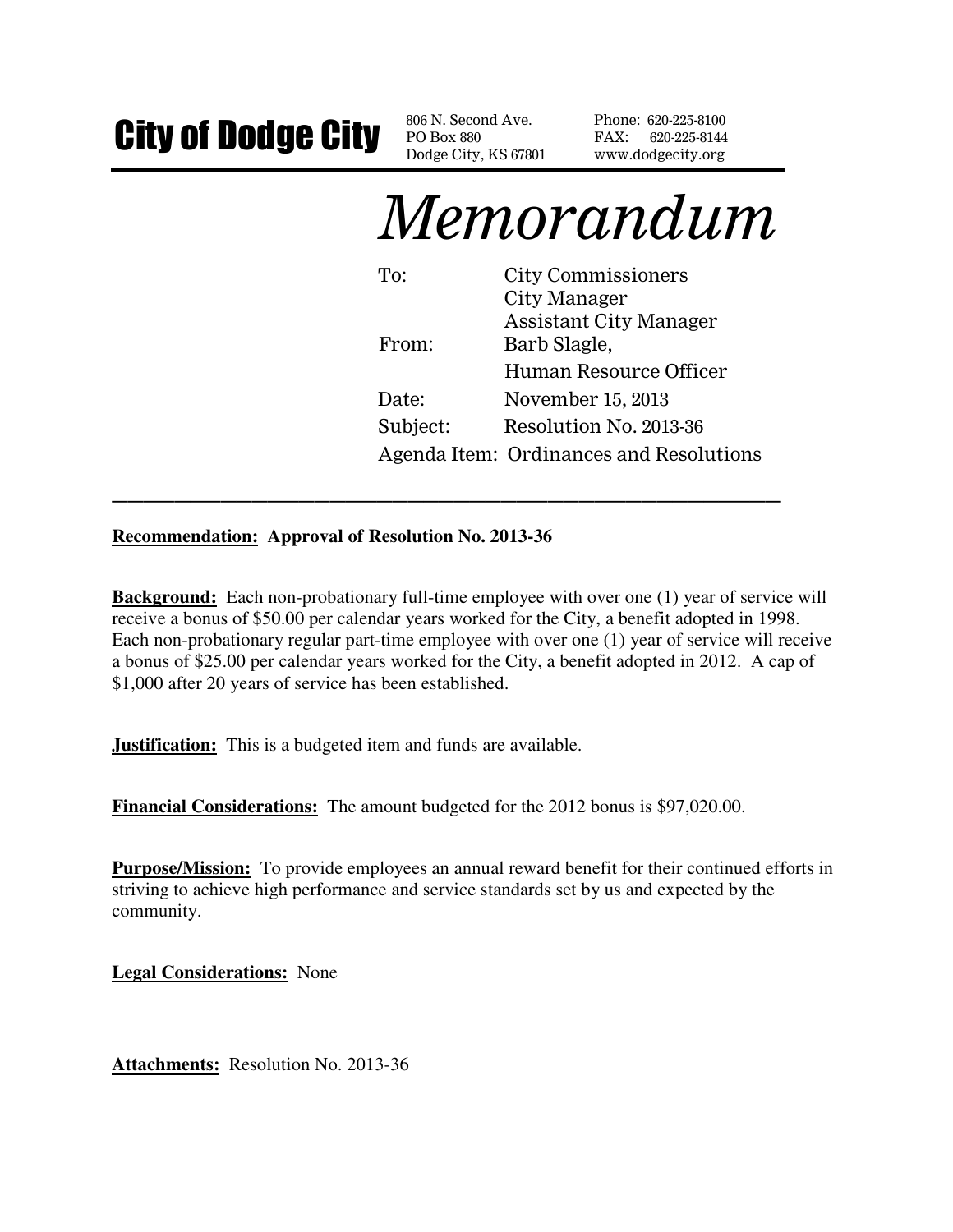#### **RESOLUTION N0. 2013-36**

#### **A RESOLUTION AUTHORIZING PAYMENT OF 2013 YEAR END BONUSES TO QUALIFIED EMPLOYEES**

BE IT ORDAINED BY THE GOVERNING BODY OF THE CITY OF DODGE CITY:

WHEREAS: Taking into consideration the City's financial standing, the Governing Body desires to recognize the dedication and commitment of City employees by a discretionary year end bonus, under the guidelines established by Resolution 98-41.

 ADOPTED AND APPROVED BY THE GOVERNING BODY OF THE CITY OF DODGE CITY THE 18<sup>TH</sup> DAY OF NOVEMBER, 2013.

 **\_\_\_\_\_\_\_\_\_\_\_\_\_\_\_\_\_\_\_\_\_\_\_\_** 

E. Kent Smoll, Mayor

Attest:

Nannette Pogue, City Clerk

**\_\_\_\_\_\_\_\_\_\_\_\_\_\_\_\_\_\_\_\_\_\_\_\_\_\_\_\_\_**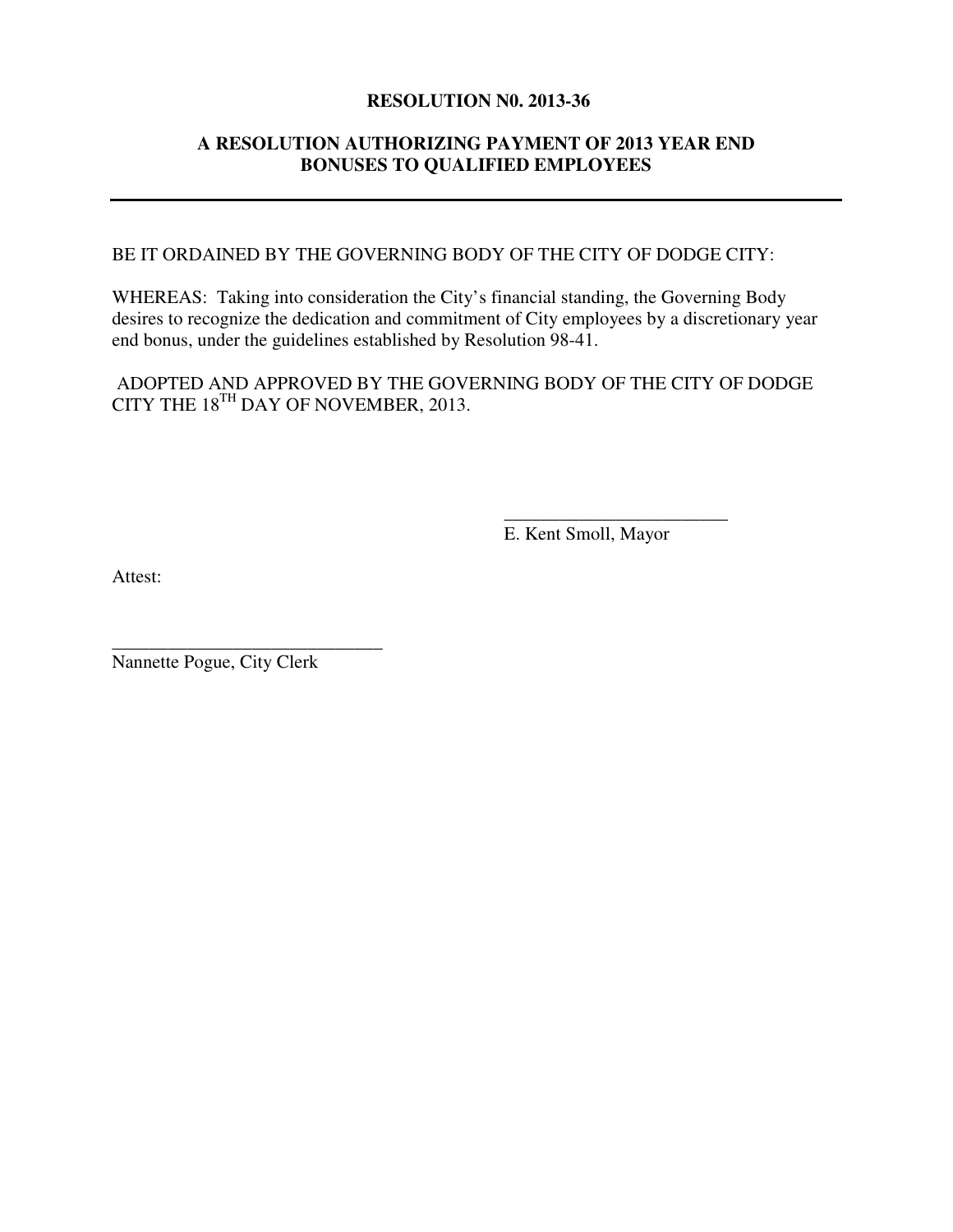

Parks and Recreation

PO Box 880 • Dodge City KS 67801 • Phone: 620/225-8160 • Fax: 620/225-8144

# *Memorandum*

| To:          | <b>City Manager</b>                        |
|--------------|--------------------------------------------|
|              | <b>Assistant City Manager</b>              |
|              | <b>City Commissioners</b>                  |
| From:        | <b>Kathy Denhardt</b>                      |
|              | Paul Lewis                                 |
| Date:        | November 15, 2013                          |
| Subject:     | <b>Public Transportation Grant Letters</b> |
| Agenda Item: | <b>New Business</b>                        |

**Recommendation:** Staff recommends authorizing submission of applications and local match financial commitment letters for the following grant applications which are due by November 22, 2013:

**\_\_\_\_\_\_\_\_\_\_\_\_\_\_\_\_\_\_\_\_\_\_\_\_\_\_\_\_\_\_\_\_\_\_\_\_\_\_\_\_\_\_\_\_\_\_\_\_\_\_\_\_\_\_\_\_\_\_\_\_\_\_\_\_\_\_\_\_\_\_\_\_\_\_\_\_\_\_** 

- 1. U.S.C. 49-5311 Public Transportation Operating Grant in the amount of \$256,820
- 2. U.S.C. 49-5317 Mobility Manager Grant in the amount of \$7,000

**Background:** In July 2012 the Public Transportation Program expanded its service area two miles beyond the city limits of Dodge City. We also expanded service hours and began contracting with Finney County Transit for computer aided Dispatching service. All of these factors contributed to a dramatic increase in ridership, from 600 rides in July 2012 to 2,000 rides in October 2013 (see Attachment 1).

Because we have reached full capacity and are turning away customers, the 2014 adopted budget provides for three changes in service:

- Establishing Fixed Route Bus Service in Dodge City and two miles beyond the city limits. 70% of our current rides are provided to people who can board buses at a bus stop and arrange their travel around a bus schedule. Fixed Route service will be far more efficient and eliminates the need for riders to call dispatch to schedule individual rides. We can expect to provide 5,000 rides per month within the first year of operation, and continue to expand thereafter. Fixed route service will begin in July assuming KDOT approval of the grant application.
- Provide Door-to-Door Paratransit Service for persons who qualify because of age or disability. This service will be provided in the same geographic area and same hours of operation as Fixed Route service. We can expect this portion of our passengers to continue growing so we expect to provide around 1,000 rides per month in this service.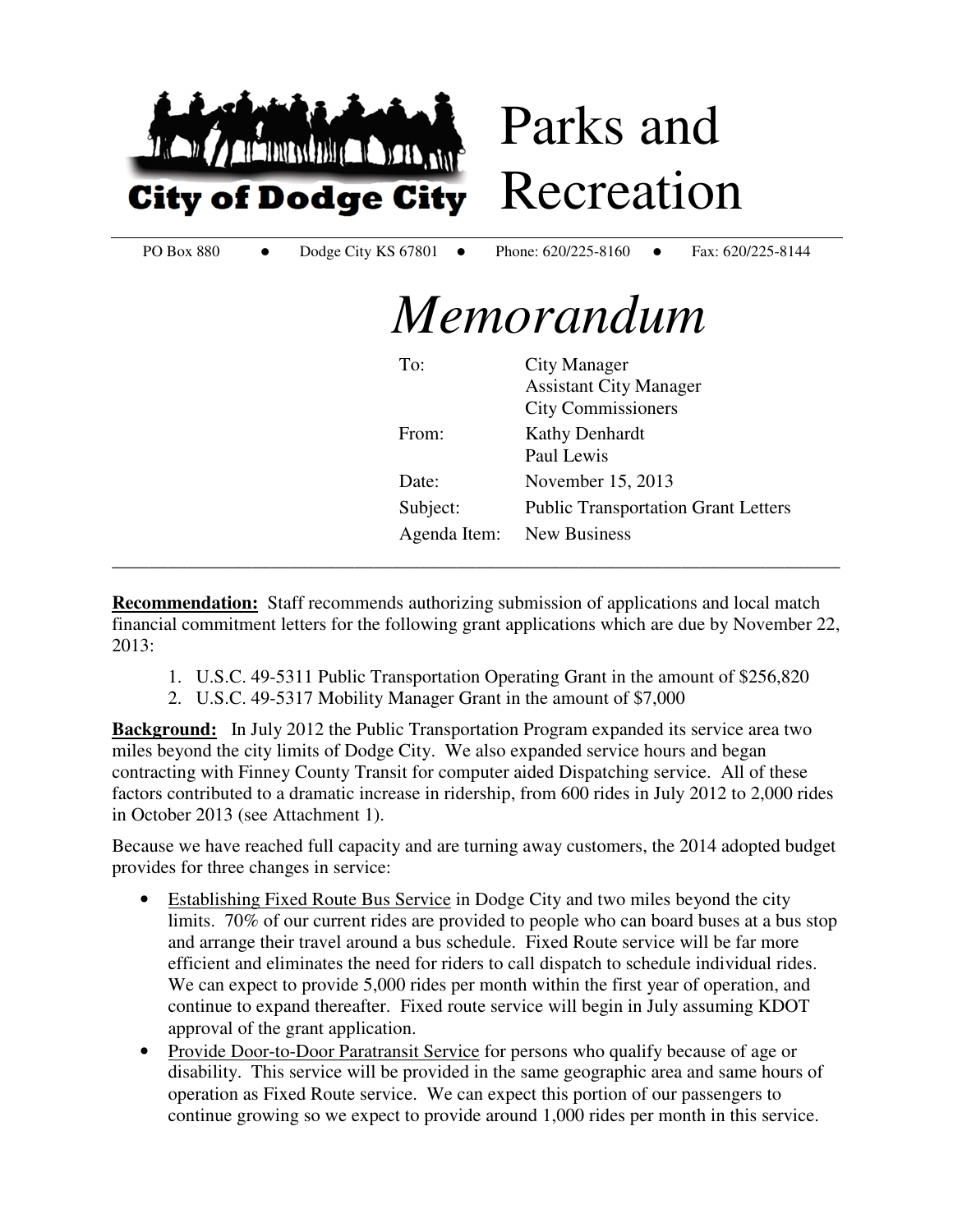### • Expand Service Hours from 6:00 am to 7:00 pm Monday through Friday.

 The Mobility Manager grant has funded a position devoted to understanding the transportation needs, and to developing opportunities for meeting those transportation needs. The grant funds 80% of the position and local match of 20% is split between Dodge City and Ford County.

**Justification:** We are now providing 2,000 rides per month and have reached full capacity with current fleet and services. Establishing a Fixed Route bus service allows us to meet the needs of passengers far more efficiently, and greatly expand the number of rides we can provide. Using a service profile similar to what we are proposing, in October 2013 Finney County Transit provided 7,175 rides on their Fixed Route buses and 1,295 rides on their Paratransit buses. This is a good indicator of the number of rides we can expect to be providing with the new service profile. In addition to Garden City/Finney County, Liberal, Hutchinson/Reno County, Salina/Saline County and other area communities are successfully operating Fixed Route plus Paratransit bus service.

**Financial Considerations:** The letters of financial commitment we are requesting differ from the 2014 budgeted amount because:

- The letters of financial commitment required for 5311 and 5317 grant applications cover the state fiscal year (SFY 15) from July 1, 2014 through June 30, 2015, thus including 12 months of operating the expanded Fixed Route system (rather than the 6 months budgeted for in 2014).
- KDOT requires that the local match letters of financial commitment be written as if the 20% state reimbursement will not occur – thus a local match of 50%. We fully expect the 20% state reimbursement will continue.

The financial commitment requested from the City for calendar year 2014 is \$7,000 for the 5317 Mobility Manager Grant (reflecting 10% local match) and \$208,240 (\$151,240 for Operations and \$57,000 for capital) for the 5311 grant (see Attachment 2) reflecting 6 months of operation of the Fixed Route Service. This is slightly higher than our earlier request because we made two changes in our budget assumptions: expanded operating hours to 6:00 am to 7:00 pm and eliminated Gray County share of local match because we do not yet have a plan in place for providing service to Gray County. Those differences can be accommodated through the approved budget.

**Purpose/Mission:** Improvements to public transportation represent the City's core values of Ongoing Improvement and Preparing for the Community's Future. In SFY 15 we expect to provide more than 6,000 rides to our residents, tripling the number we currently provide. This rapidly expanding service is helping more residents every day by allowing them to get to work, do their shopping and get to medical appointments. It also allows older residents to live independently in their homes.

**Legal Considerations:** These commitment letters are required elements of the City's application for grant funding. KDOT will consider all requests and most likely will adjust the final approved amounts.

**Attachments:** Monthly Ridership Numbers; Program Budget Document, Letters of Financial Support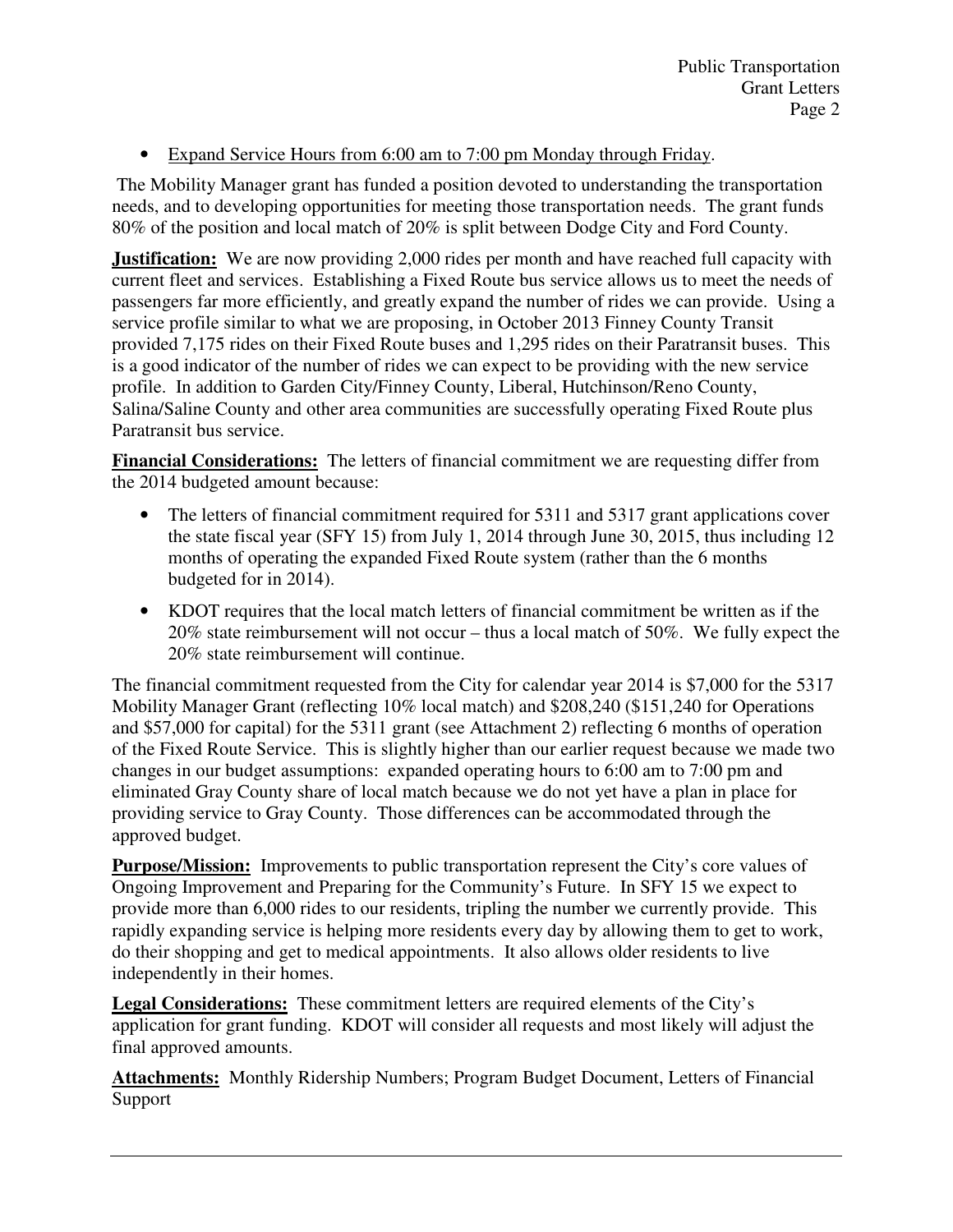# **Attachment 1 Monthly Ridership Numbers Following July 1, 2012 Expansion**

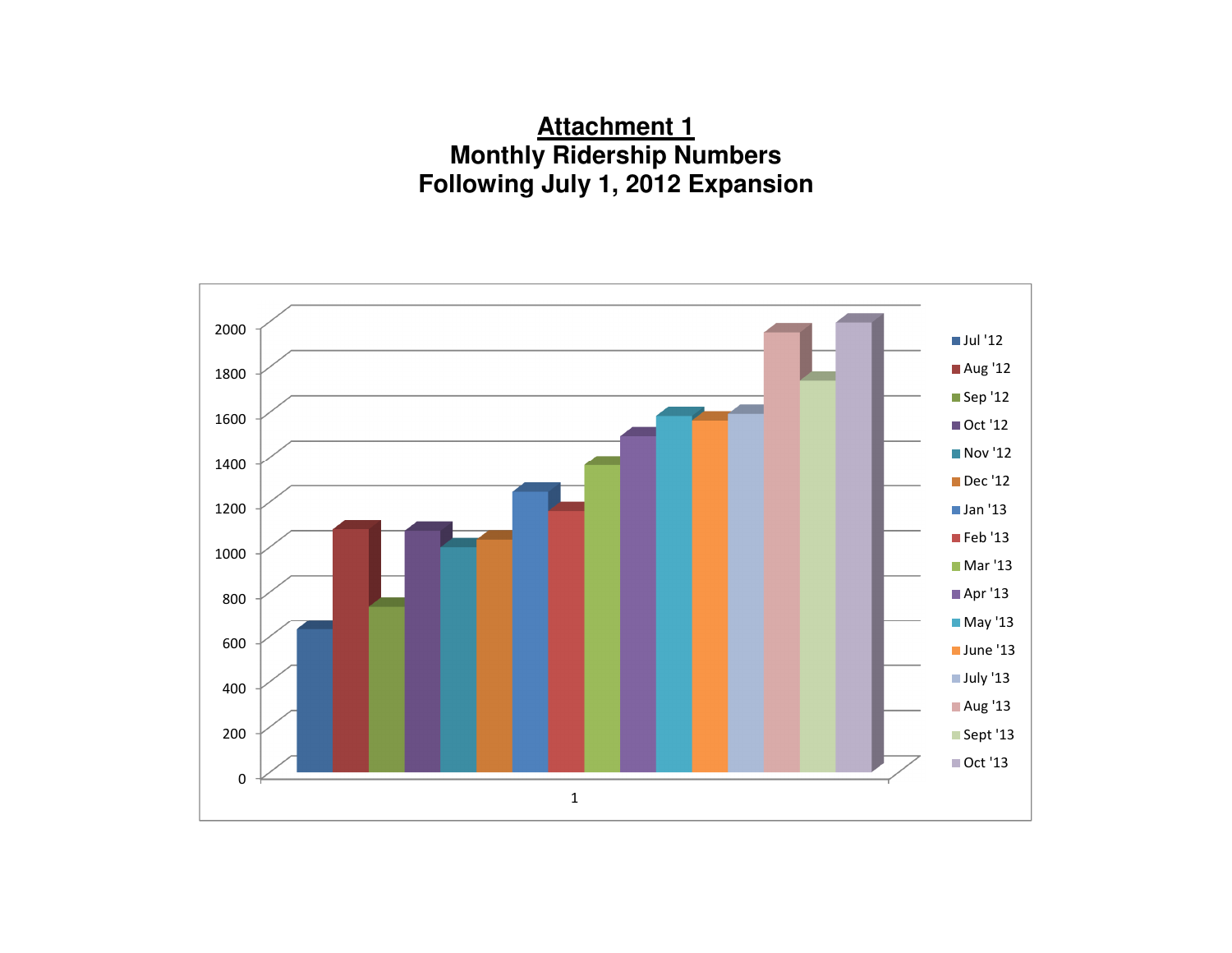#### **Attachment 2: 2014 Public Transportation Budget**

|                  |             |                                                 | DR/Paratransit Fixed Route<br>(3 buses) | (3 buses)    | <b>Fixed Route</b><br>2014 | <b>Mobility</b> | Finney Co.      | 2014 Total  |
|------------------|-------------|-------------------------------------------------|-----------------------------------------|--------------|----------------------------|-----------------|-----------------|-------------|
| 1.               |             | Vehicle Insurance                               | 15,000                                  | 15,000       | 7,500                      | <b>Manager</b>  | <b>Dispatch</b> | 22,500      |
| $\overline{2}$ . |             | Advertising                                     | 9,000                                   | 5,000        | 2,500                      |                 |                 | 11,500      |
|                  |             |                                                 |                                         |              |                            |                 |                 |             |
| 3.               |             | Personnel - Driver (Paid)                       |                                         |              |                            |                 |                 |             |
|                  |             | 2 FT wages                                      | 64,480                                  |              |                            |                 |                 | 64,480      |
|                  |             | Regular PT I                                    | 81,120                                  | 131,040      | 65,520                     |                 |                 | 146,640     |
|                  |             | PT                                              |                                         |              |                            |                 |                 |             |
|                  |             | Health Insurance                                | 47,750                                  | 38,000       | 19,000                     |                 |                 | 66,750      |
|                  |             | FICA/Soc Sec/KPERS                              | 26,210                                  | 23,590       | 11,795                     |                 |                 | 38,005      |
| 4.               |             | Dispatcher                                      |                                         |              |                            |                 |                 |             |
| 5.               |             | Mechanic (Paid) .5 FTE                          |                                         |              |                            |                 |                 |             |
|                  |             | wages                                           | 6,940                                   | 6,940        | 3,470                      |                 |                 | 10,410      |
|                  |             | benefits                                        | 3,120                                   | 3,120        | 1,560                      |                 |                 | 4,680       |
|                  |             | <b>Total Personnel</b>                          | 229,620                                 | 202,690      | 101,345                    |                 |                 | 330,965     |
|                  |             |                                                 |                                         |              |                            |                 |                 |             |
| 6.               | Fuel        |                                                 | 55,000                                  | 55,000       | 27,500                     |                 |                 | 82,500      |
| 7.               |             | Maintenance, Repair, Lubrication, Parts, Labor  | 14,800                                  | 14,000       | 7,000                      |                 |                 | 21,800      |
| 8.               |             | Storage (Paid)                                  |                                         | 4,000        | 2,000                      |                 |                 | 2,000       |
| 9.               |             | Contract Services (Specify name & reason)*      |                                         |              |                            |                 |                 | $\mathbf 0$ |
| 10.              |             | Communications/Phone                            | 2,250                                   | 2,250        | 1,125                      |                 |                 | 3,375       |
| 11.              |             | Other (Must specify each item)                  |                                         |              |                            |                 |                 |             |
|                  |             | Finney County Transit Dispatching Contract      |                                         |              |                            |                 | 44,800          | 44,800      |
|                  |             | <b>Mobility Manager</b>                         |                                         |              |                            | 70,000          |                 | 70,000      |
| 12.              |             | Licenses & Tags                                 | 3,000                                   | 3,000        | 1,500                      |                 |                 | 4,500       |
| 13.              |             | <b>KPTA Membership Dues</b>                     | 100                                     |              | 0                          |                 |                 | 100         |
| 14.              |             | <b>KPTA Annual Meeting Expenses</b>             | 1,000                                   |              | 0                          |                 |                 | 1,000       |
| 15.              |             | <b>RTAP Driver Training</b>                     | 1,250                                   | 1,250        | 625                        |                 |                 | 1,875       |
| 16.              |             | <b>RTAP Manager Training</b>                    | 400                                     | 400          | 200                        |                 |                 | 600         |
| 17.              |             | <b>KCC Registration Fee</b>                     | 230                                     |              | 0                          |                 |                 | 230         |
|                  |             |                                                 |                                         |              |                            |                 |                 |             |
| 19.              |             | Total Operating Cost (Add #1 through #18)       | 331,650                                 | 302,590      | 151,295                    | 70,000          | 44,800          | 597,745     |
| 20.              |             | Project Income                                  | 12,000                                  | 36,000       | 18,000                     |                 |                 | 30,000      |
| 21.              |             | Subtotal (#19 Minus #20)                        | 319,650                                 | 266,590      | 133,295                    | 70,000          | 44,800          | 567,745     |
|                  |             |                                                 |                                         |              |                            |                 |                 |             |
| 22.              |             | Local Match (30%)                               |                                         |              |                            |                 |                 |             |
|                  |             | Dodge (20%-DR; 30%-Fixed; 10%-MM; 90% Dispatch) | 63,930                                  | 79,980       | 39,990                     | 7,000           | 40,320          | 151,240     |
|                  |             | Ford County (10%-DR; 10%-MM; 10% Dispatch)      | 31,970                                  |              | 0                          | 7,000           | 4,480           | 43,450      |
|                  |             |                                                 |                                         |              |                            |                 |                 |             |
| 23.              |             | Total 5311 Reimbursement Request                | 159,825                                 | 133,295      | 66,648                     | 56,000          |                 | 282,473     |
| 24.              |             | Total State Reimbursement (20%)                 | 63,930                                  | 53,318       | 26,659                     |                 |                 | 90,589      |
| 24.              |             | <b>Total Reimbursement</b>                      | 223,755                                 | 186,613      | 93,307                     | 56,000          |                 | 373,062     |
|                  |             |                                                 |                                         |              |                            |                 |                 |             |
|                  |             | Capital - New Buses                             | 114,000                                 | 171,000      | 171,000                    |                 |                 | 285,000     |
|                  |             | KDOT - 80%                                      | 91,200                                  | 136,800      | 136,800                    |                 |                 | 228,000     |
|                  |             | LOCAL - 20% (Dodge City)                        | 22,800                                  | 34,200       | 34,200                     |                 |                 | 57,000      |
|                  |             |                                                 |                                         |              |                            |                 |                 |             |
|                  |             | <b>Total Local Match</b>                        |                                         |              |                            |                 |                 |             |
|                  |             | Dodge City Total Match                          | 86,730                                  | 114,180      | 74,190                     | 7,000           | 40,320          | 208,240     |
|                  |             | <b>Ford County Total Match</b>                  | 31,970                                  | $\mathbf{0}$ | $\mathbf{0}$               | 7,000           | 4,480           | 43,450      |
|                  |             |                                                 |                                         |              |                            |                 |                 |             |
|                  |             | <b>City of Dodge City Funding</b>               |                                         |              |                            |                 |                 |             |
|                  |             | <b>General Fund</b>                             | 63,930                                  | 79,980       | 39,990                     | 7,000           | 40,320          | 151,240     |
|                  | <b>MERF</b> |                                                 | 22,800                                  | 34,200       | 34,200                     |                 |                 | 57,000      |
|                  |             |                                                 |                                         |              |                            |                 |                 | 208,240     |

#### **Local Match Letters**

**5311 Letter- based on 50% of SFY 15 totals (July 1, 2014 to June 30, 2015; doesn't include 20% State Reimbursement; includes Finney County Dispatch costs)** Dodge City Match Letter for 5311 grant \$256,819.20<br>
Ford County Match Letter for 5311 grant \$106,700.80

Ford County Match Letter for 5311 grant

**5317 Letter - 20% local match split between Ford County and Dodge City**

| Dodge City Match Letter for Mobility Manager  | \$7,000.00 |
|-----------------------------------------------|------------|
| Ford County Match Letter for Mobility Manager | \$7,000.00 |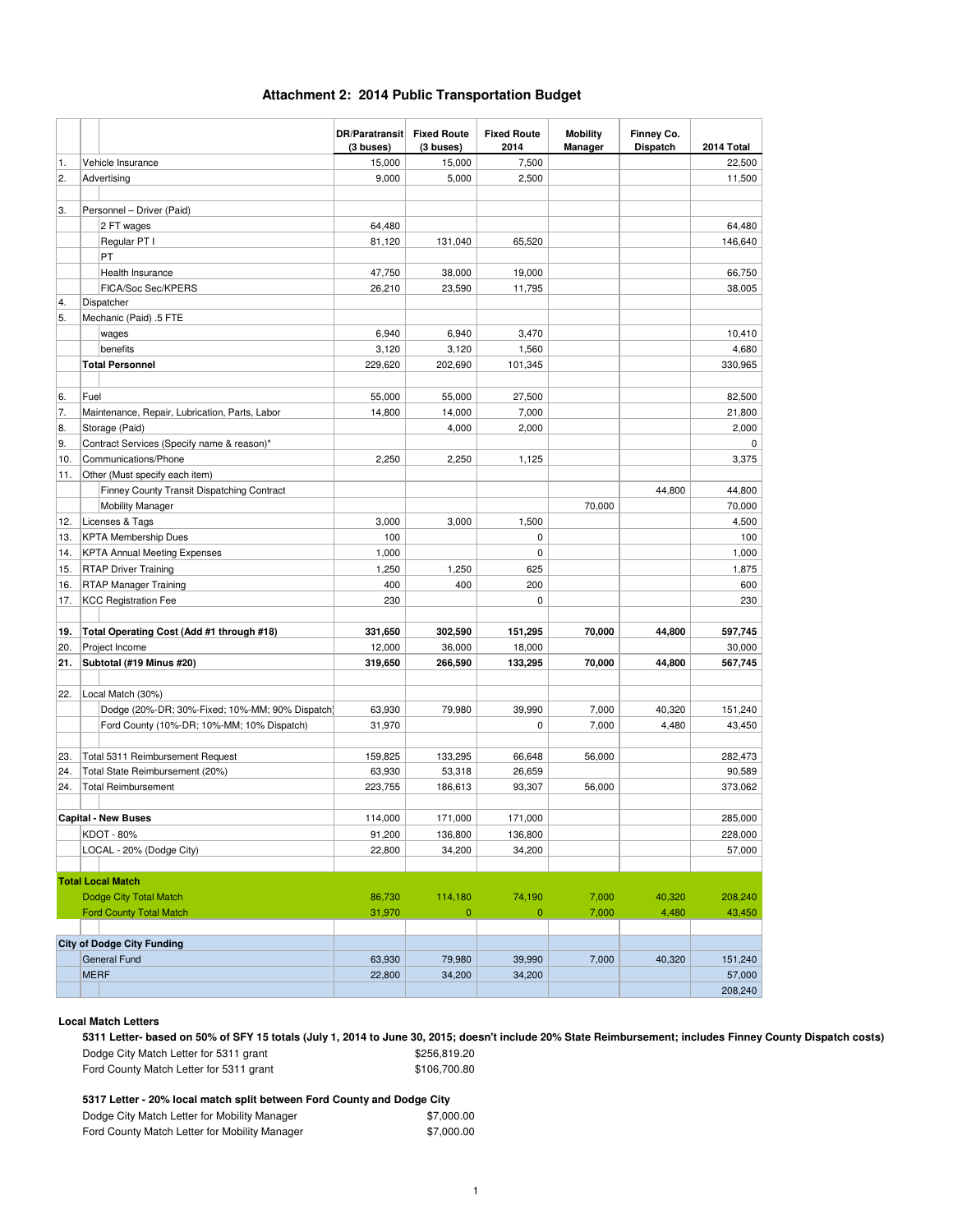November 18, 2013

Kansas Department of Transportation Application for Public Transportation Assistance Project SFY 15 – 07/01/2014 – 06/30/2015 U.S.C. 49-5311 Funding

The City of Dodge City commits to providing local matching funds in the amount of \$256,820 for the U.S.C. 49-5311 grant, which includes a plan for expanding general public transportation to include new Fixed Route service, subject to final budgetary approval. Included in this amount is up to \$63,360 to be paid to Finney County Committee on Aging for dispatching services to be provided by Finney County Transit. These funds will be available by July 1, 2014. The City of Dodge City budgets on an annual basis.

Sincerely,

Nannette Pogue Finance Director/City Clerk